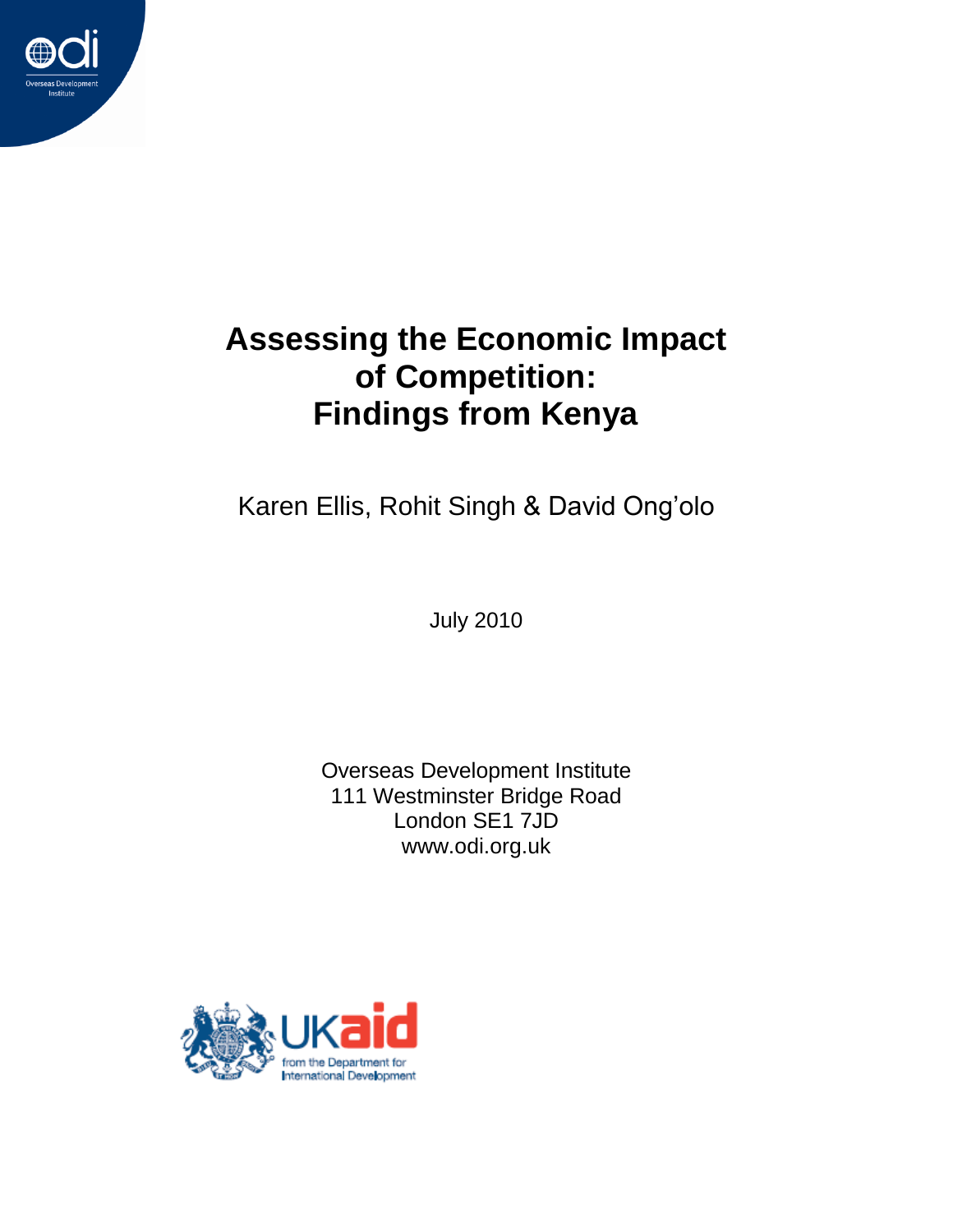#### **Acknowledgements**

This research was financed by the UK Department for International Development (DFID). However, the views presented in this paper are those of the authors and do not necessarily represent the views of DFID or the UK Government.

The authors wish to thank all those who provided information and data, comments and other inputs into this report, especially John Davies who participated in the country mission. The authors take full responsibility for any errors or omissions the report may contain.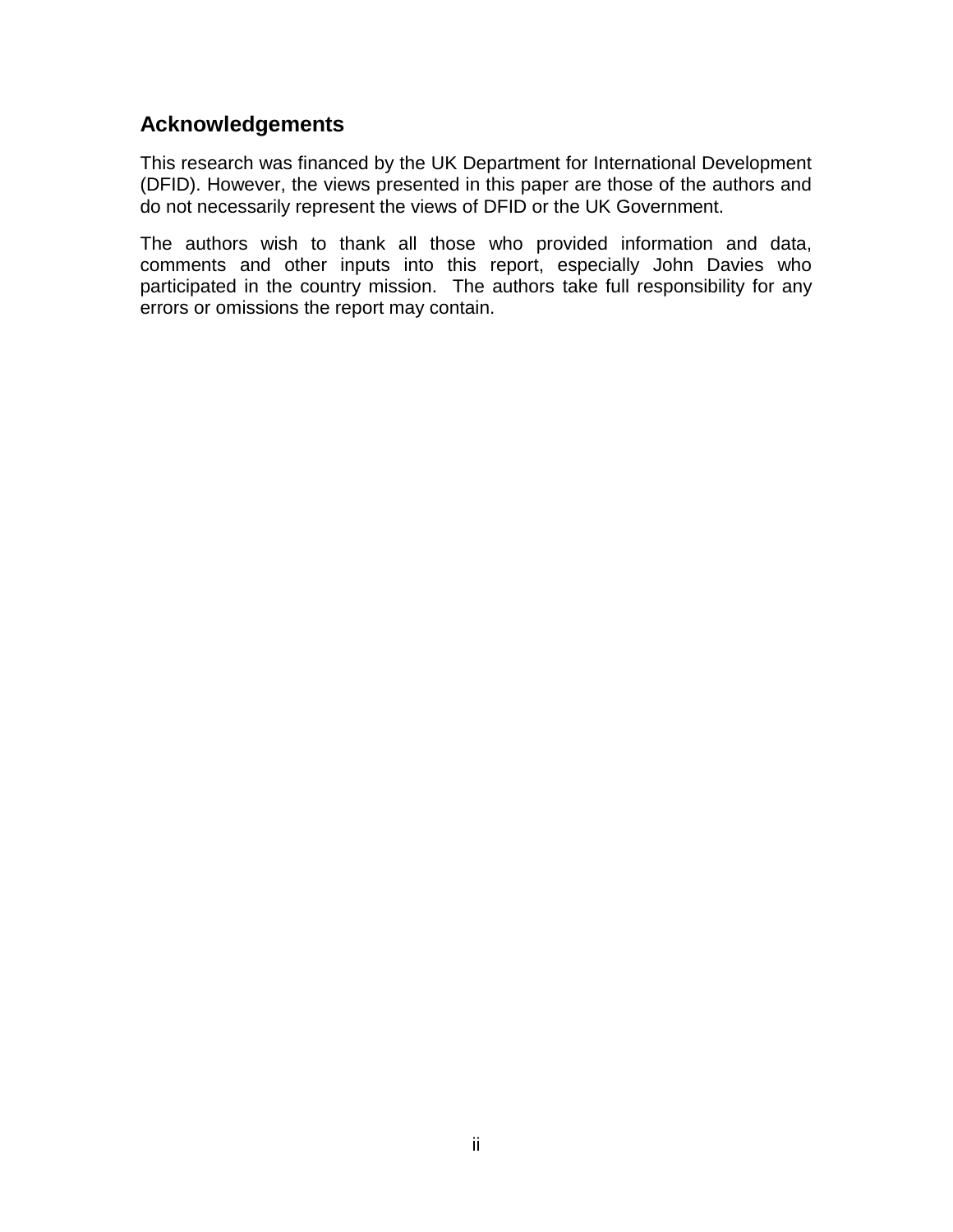# **Contents**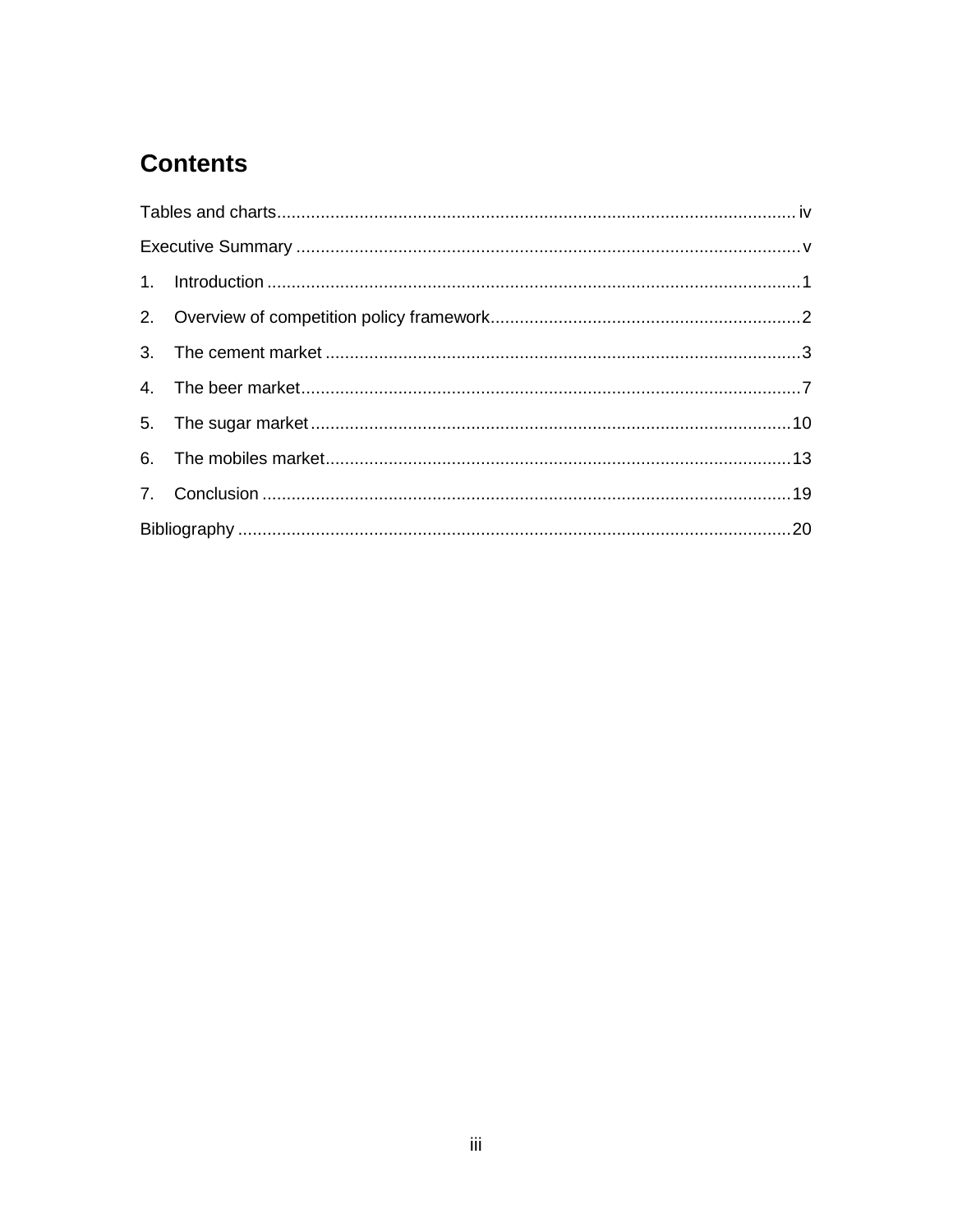# <span id="page-3-0"></span>**Tables and charts**

| Table 1: Cement market structure across the 5 case study countries3                   |  |
|---------------------------------------------------------------------------------------|--|
|                                                                                       |  |
|                                                                                       |  |
| Table 4: Average mobile tariffs (calls to the same network) in Kshs (nominal terms)14 |  |
| Table 5: Market structure and regulatory information about the 5 markets 14           |  |

| Chart 4: Average Sugar Production (Tonnes/Hectare) in Case Study Countries 2007 (or |  |
|-------------------------------------------------------------------------------------|--|
|                                                                                     |  |
|                                                                                     |  |
|                                                                                     |  |
|                                                                                     |  |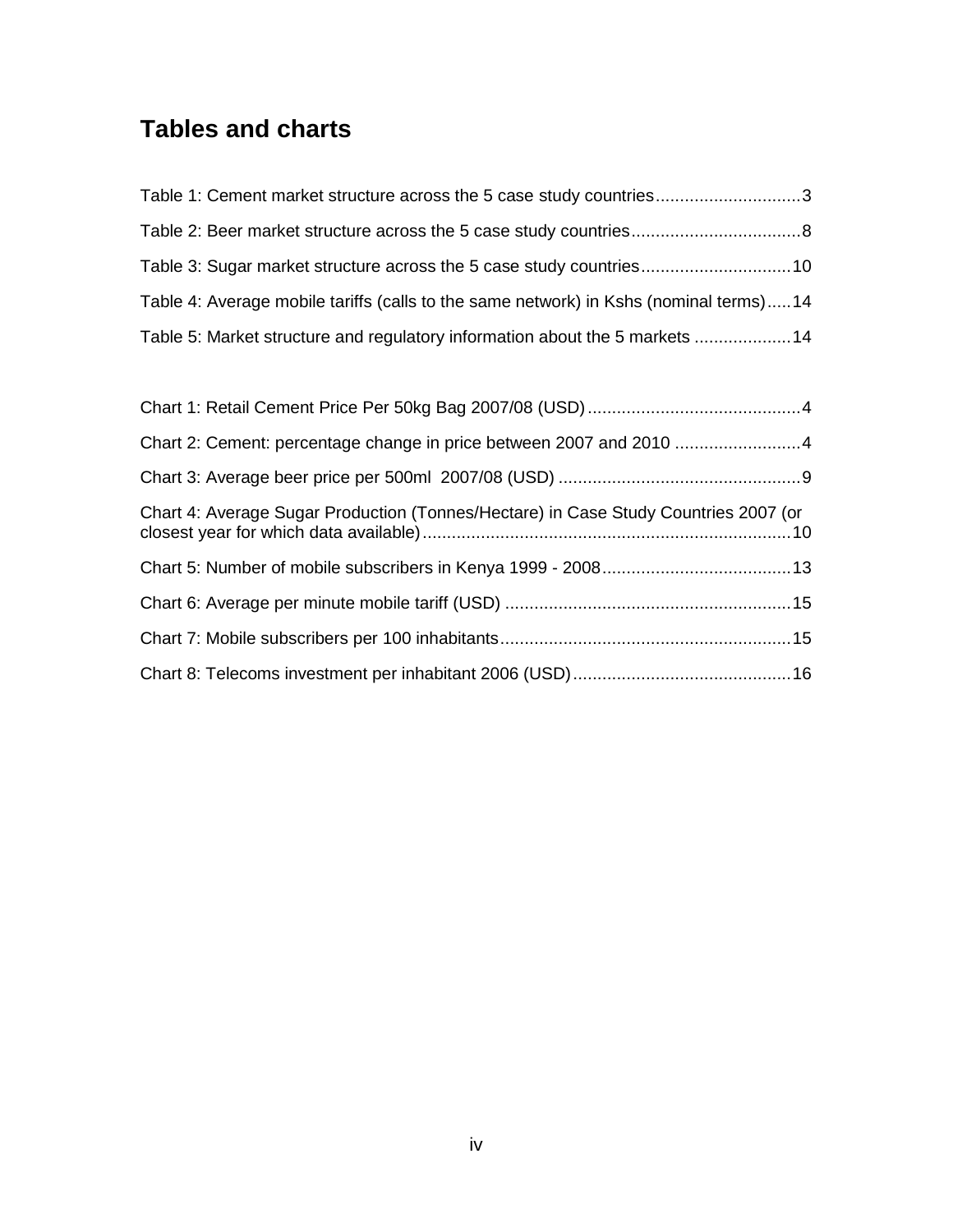### <span id="page-4-0"></span>**Executive Summary**

The Overseas Development Institute has been conducting research examining:

- how the policy framework (such as the existence of a competition authority, degree of state ownership, openness to trade etc.) affects the degree of competition present in a given product market; and
- how the degree of competition affects market outcomes such as prices, competitiveness, innovation and access to services.

The policy framework and economic performance has been compared in four product markets (sugar, cement, beer and mobile phone services) across five countries (Zambia, Kenya, Ghana, Vietnam and Bangladesh). This paper summarises the findings from Kenya. A synthesis of the broader findings based on the results from all five countries has been published in an ODI Research Report<sup>1</sup>.

Key findings from Kenya are as follows:

- Kenya suffers from a relatively high degree of concentration in its cement and beer industries, and a number of competition problems and anti-competitive practices have been identified in both. Kenya"s Competition Authority, the Monopolies and Prices Commission (MPC), has been monitoring both sectors, though many problems remain. Ongoing monitoring of these sectors, and publication of evidence on the costs of competition problems, could help to build public demand and support for reform.
- Kenya has three cement manufacturers, but the dominant firm has ownership stakes in both the others, giving it some degree of influence over the other firms (e.g. with joint Directorship), which could potentially result in reduced competition between the three firms. Anecdotal evidence suggests that this happened after a price war which started soon after a new (third) entrant came into the market in the mid 1990s. It was reported by market participants that the price of a 50kg bag of cement fell from KSh450 to KSh250 at that time, and that exclusive distribution arrangements with the incumbents prevented the new entrant"s product being stocked by dealers. The weaknesses of the competition law and lack of effective review of mergers and acquisitions may have allowed this to happen.
- The Kenyan beer market is essentially a monopoly where the dominant firm has a market share of at least 90%. Previous competition studies in the sector have found many anti-competitive practices including territorial allocation, exclusive dealership and price fixing.
- A second large beer producer attempted to enter the market, and this resulted in a ferocious price war where prices fell dramatically. Eventually, the new entrant withdrew from the market citing problems in accessing barley. But the retreating company also signed a share swap agreement with the incumbent, which

 1 "Assessing the Economic Impact of Competition", Ellis & Singh (2010) available from: [www.odi.org.uk/bdp](http://www.odi.org.uk/bdp)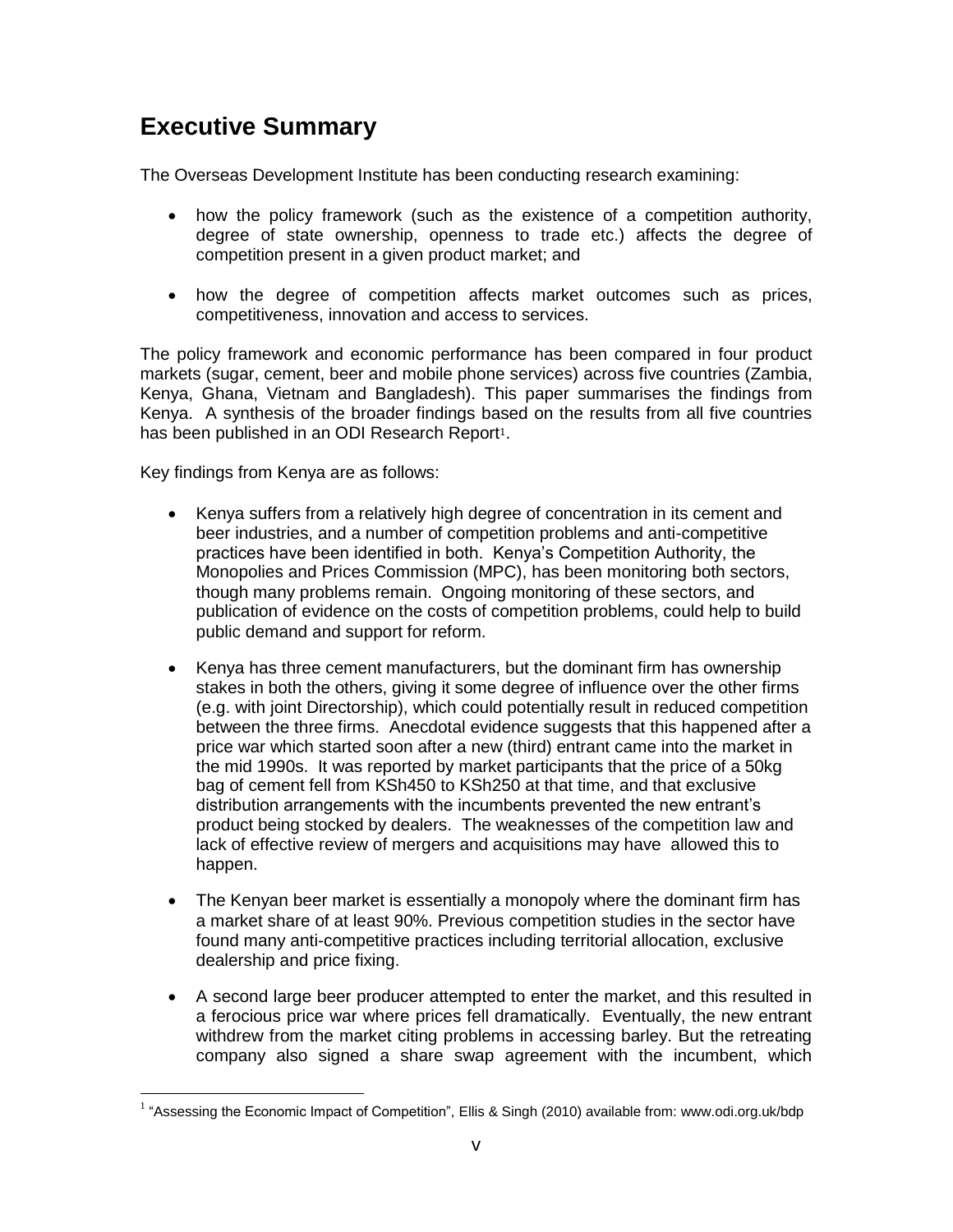allowed it to maintain a stake in the Kenyan market. At the same time the Kenyan incumbent closed its plant in Tanzania, but retained its investment in that country by taking a shareholding in a Tanzanian beer company that was owned by the retreating firm. This agreement ended direct competition between the two firms in both markets, potentially allowing greater profits to be made in both and to be shared, to the benefit of both parties. Such a regional carve-up is anticompetitive and can only be tackled by regional competition authorities.

- The mobile telephony market in Kenya is fairly well regulated, and is performing relatively well. It has been fairly highly concentrated until recently, and has exhibited relatively high prices. The recent introduction of two new operators has helped to increase competition, and prices have dropped dramatically – by around 50% - since then, though this is due in part also to regulatory changes.
- The state led sugar industry is one of the most inefficient of the countries studied. Our calculations show that in Kenya 3.28 tonnes of sugar are produced per hectare under cultivation, whereas in Zambia over 15 tonnes are produced per hectare. In addition, independent statistics suggest that the average cost to produce one metric tonne of sugar in Kenya is \$415 compared to the global average of \$263.
- Kenya´s sugar industry is struggling to survive, and this will be exacerbated by further liberalisation required under the COMESA agreement. Thus the sector urgently needs reform, but this is likely to be opposed by strong vested interests, as it means that some state owned sugar mills are likely to go out of business. The best way to overcome this may be to establish and facilitate coordination amongst other interest groups who stand to gain from reform. The competition authority and consumer organisations may be able to help achieve this, by establishing and coordinating such groups, publicising the issue and providing evidence of the benefits of reform.
- The Monopolies and Prices Commission (Kenya's Competition Authority) plays a valuable role in monitoring possible anti-competitive practices in the sectors reviewed, identifying and highlighting problems, influencing government decisions and building a culture of competition. However, it faces challenges in tackling competition problems when there are powerful vested interests, including in the Government, opposed to reform. The influence and impact of the MPC could be greatly strengthened through reform (e.g. to make it operationally independent, strengthen capacity, and update the Competition Law).

Overall, the results of the study showed that markets characterised by more competition, with more players, more dynamic entry and exit, and more intense rivalry for customers (e.g. through price promotions, special offers, and marketing campaigns etc.) tend to deliver better market outcomes. These outcomes include lower prices and better service for consumers, as well as more internationally competitive production, which can generate increased exports, foreign exchange, jobs and industrial growth. It also showed that the introduction of competition – or indeed even the prospect of increased competition - can have a significant and immediate impact on prices.

However, the research has also shown that competition is often constrained, for various reasons. Problems such as market dominance and anti-competitive practices are very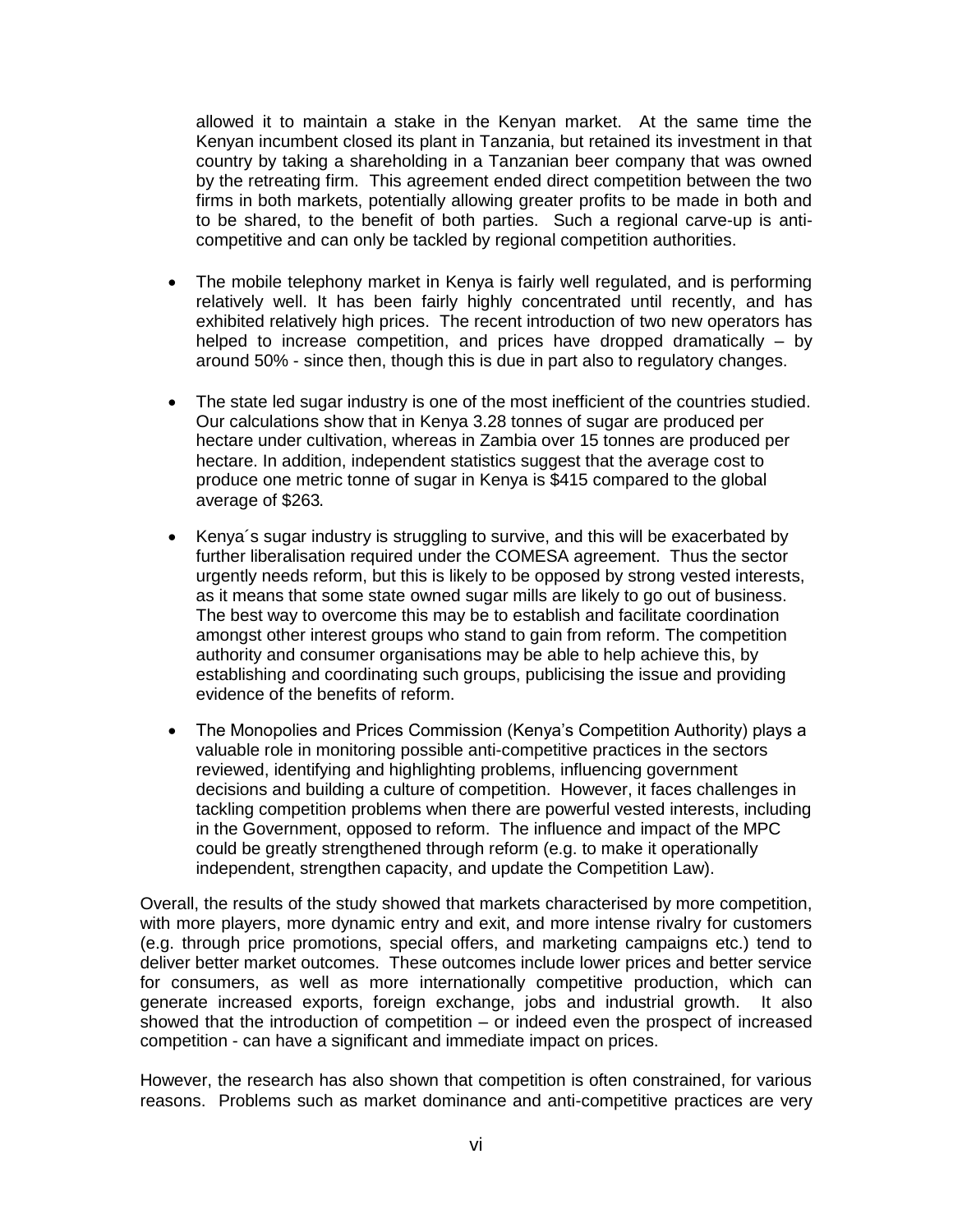common in some markets, including the cement and beer industries. Thus competition authorities have an important role to play in monitoring, publicising and tackling such behaviour.

However, it is also clear that government policy and state involvement is very important in determining competition and market outcomes, whether it be through regulation and privatisation, state ownership, price controls, subsidisation, import protection, industrial policy or simply self-serving business deals. Although some of these wider policies may reflect other important policy objectives, it also suggests that the potential competition impact of these wider economic policies should be given consideration wherever possible, in order to ensure a good understanding of the overall costs and benefits.

Through comparison with the other countries studied, (which either do not have competition authorities, or have only recently introduced one), it seems the competition authorities in Zambia and Kenya have contributed to the development of a culture of competition, by raising the profile and understanding of competition issues, and by building awareness of the costs of competition problems. This is helping to arm the consumer movement with the evidence it needs to demand improved market outcomes.

Competition authorities have also played an important role in monitoring market behaviour. Simply the existence of a competition authority, and the knowledge that it can monitor and publish details of any problems, can serve to constrain anti-competitive practices or abuse of dominance by firms, who fear the consequences (which may be bad publicity at the very least), if they infringe the law.

Although competition authorities may sometimes suffer from political interference when trying to tackle competition problems involving vested interests opposed to reform, they can still provide an important counterweight in government against vested interests wishing to pursue corrupt or self-serving business policies at the expense of consumers and the wider economy.

Ultimately, competition is fundamental to a well-functioning market economy, and appropriate competition policies and the establishment a competition authority can help to ensure markets work more efficiently and effectively. Competition can help undermine corruption, and facilitates international competitiveness, private sector development, and employment creation, which are in turn crucial for achieving the wider economic growth that is needed to lift developing countries out of poverty.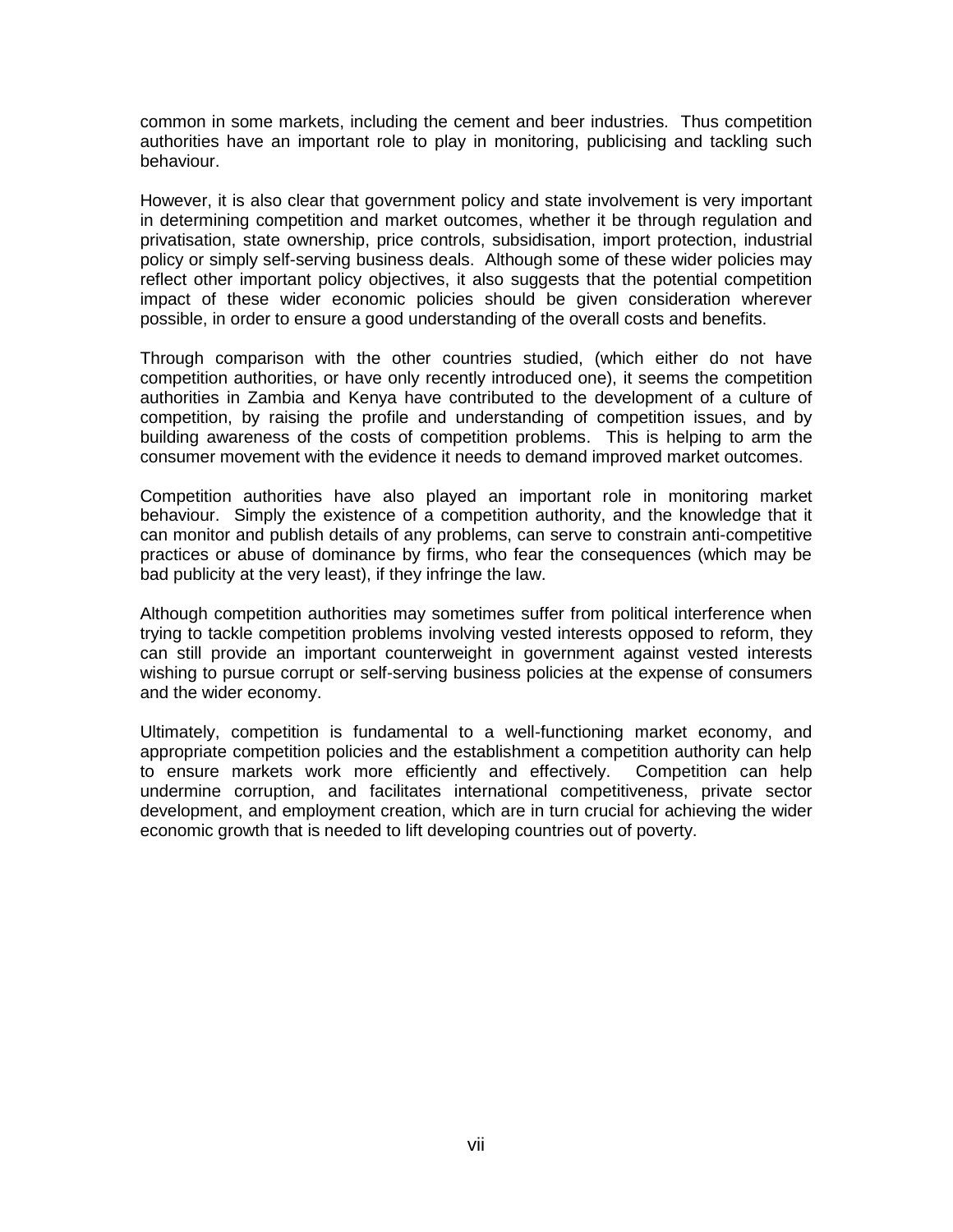### <span id="page-7-0"></span>**1. Introduction**

The Overseas Development Institute has been conducting a research project investigating the impact of competition in four product markets (sugar, cement, beer and mobile phone services) in five countries (Kenya, Zambia, Ghana, Vietnam and Bangladesh). This paper summarises the findings from Kenya. The findings from all the countries have been synthesised and published in an ODI Research Report<sup>2</sup>.

The paper first provides a brief overview of the competition policy framework, then discusses the key competition issues that were identified in relation to each of the 4 product markets, and draws some comparisons with the findings from other countries – it does not provide comprehensive analysis of each of the markets.

Where limited published or independent information is available, the findings are based largely on interviews which were undertaken during a field mission that took place in June 2008. The paper has subsequently been updated to discuss any major developments that have taken place in the markets since then.

<sup>&</sup>lt;u>2</u><br><sup>2</sup> Ellis & Singh, 2010.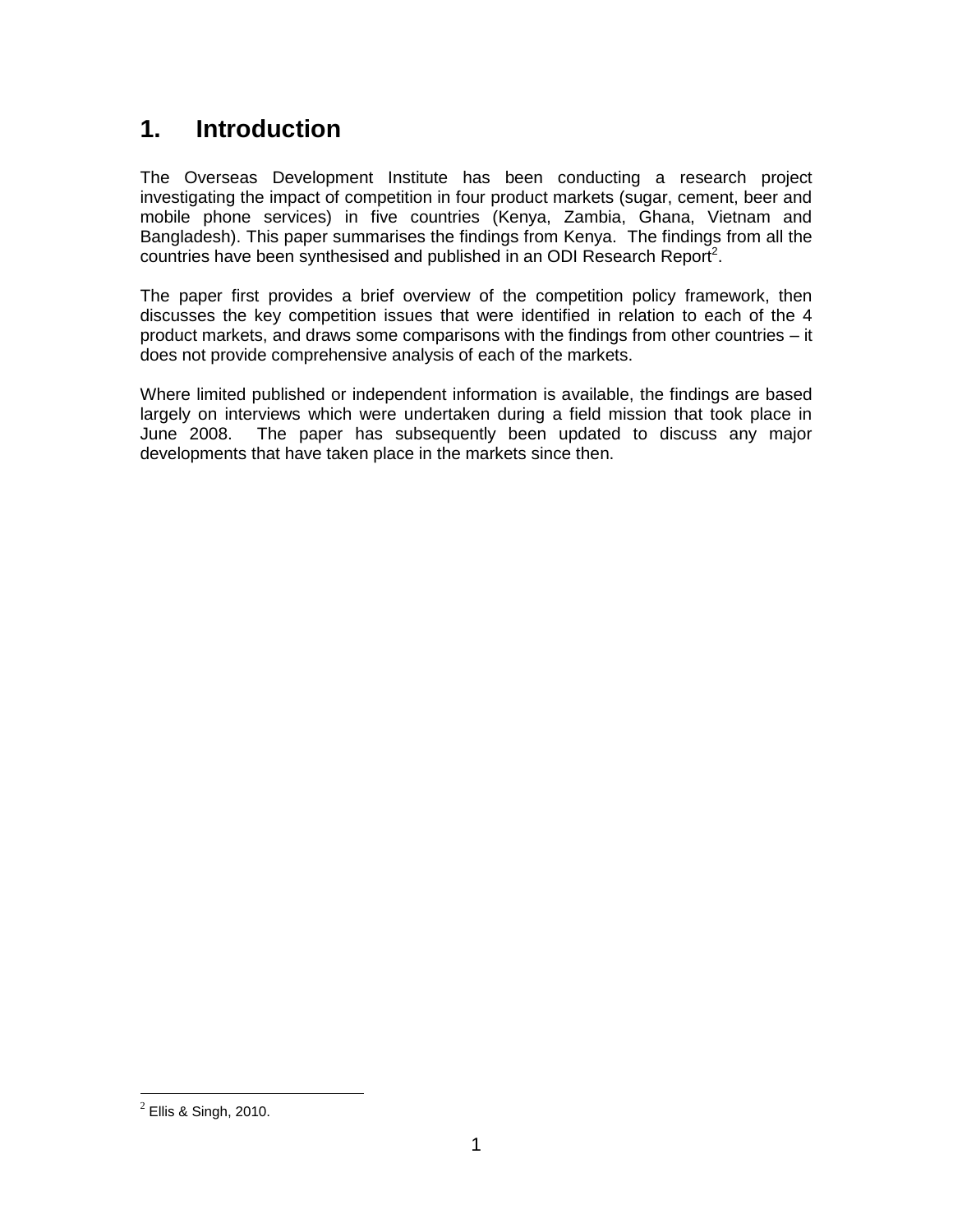## <span id="page-8-0"></span>**2. Overview of competition policy framework**

Currently, the national competition law is mainly embodied in the Restrictive Trade Practices, Monopolies and Price Control Act (MPCA), Cap.504 of the Laws of Kenya, which established the Monopolies and Prices Commission (MPC), within the Finance Ministry. It seems that the current Kenyan competition law was meant to be a transitional measure to move the country from a price control regime to one based on free market principles. The Government of Kenya established a Task Force to review the law in May 2005. The Team submitted a report to the Minister, and in March 2009, a draft Competition Bill was published and presented for discussion in the National Assembly. The Bill has gone through 2 readings in Parliament and is currently being discussed by the Finance, Planning and Trade Committee.<sup>3</sup>.

Administrative deficiencies in the law have been highlighted in the voluntary peer review on competition policy conducted by UNCTAD in Kenya<sup>4</sup>. These deficiencies have also been re-iterated in a recent speech made in an important international competition conference by Peter Kanyi of the MPC<sup>5</sup>. Interviewees for this project cited such concerns as ambiguities in the application of the law, and the lack of provision for the MPC to clear mergers by default or otherwise fast-track mergers that are essentially unobjectionable, which meant that monitoring mergers was very time consuming and crowded out other activities.

The Kenyan competition authority has limited formal independence in that it is an integral part of the Ministry of Finance, its budget is within the Ministry"s budget and the Minister appoints its Commissioner. The MPC has limited powers of its own, and to some extent appears to operate as an advisory body to the Minister. The Minister is not bound to accept its advice, but it seems that Ministers have generally been reluctant to reject advice publicly, though we understand that there have sometimes been discussions around the need for the MPC to alter its advice. In addition, investigations into unwarranted market concentration cannot be independently initiated by the MPC – only on the instructions of the Minister.

For prosecution of breaches of the law, the MPC has no powers but relies upon the criminal justice system. A prosecution would have to be initiated by the Attorney General"s office. The Act established a restricted practices appeal tribunal, appointed by the Minister of Finance and headed by a judge. In practice, it seems this tribunal has seen little activity. The MPC itself rarely reaches formal decisions, generally relying on consent for agreements to, for example, terminate restrictive practices.

In short, the current Act (Cap.504) departs from what is increasingly considered desirable in terms of international best practice. Best practice would be to include measures in the act which ensure the autonomy of the competition agency, separate the responsibilities for investigation and adjudication, and enable the competition agency to impose sanctions at a level which act as an effective deterrent. A new Competition Bill, (2009) has been presented to parliament and may be passed in the near future. This Bill does seem to address a number of the current deficiencies in the law.

 $\frac{3}{3}$  Based on interview with MPC

<sup>4</sup> United Nations Conference on Trade and Development (2005)

<sup>&</sup>lt;sup>5</sup> Peter Kanyi (3<sup>rd</sup> September 2009)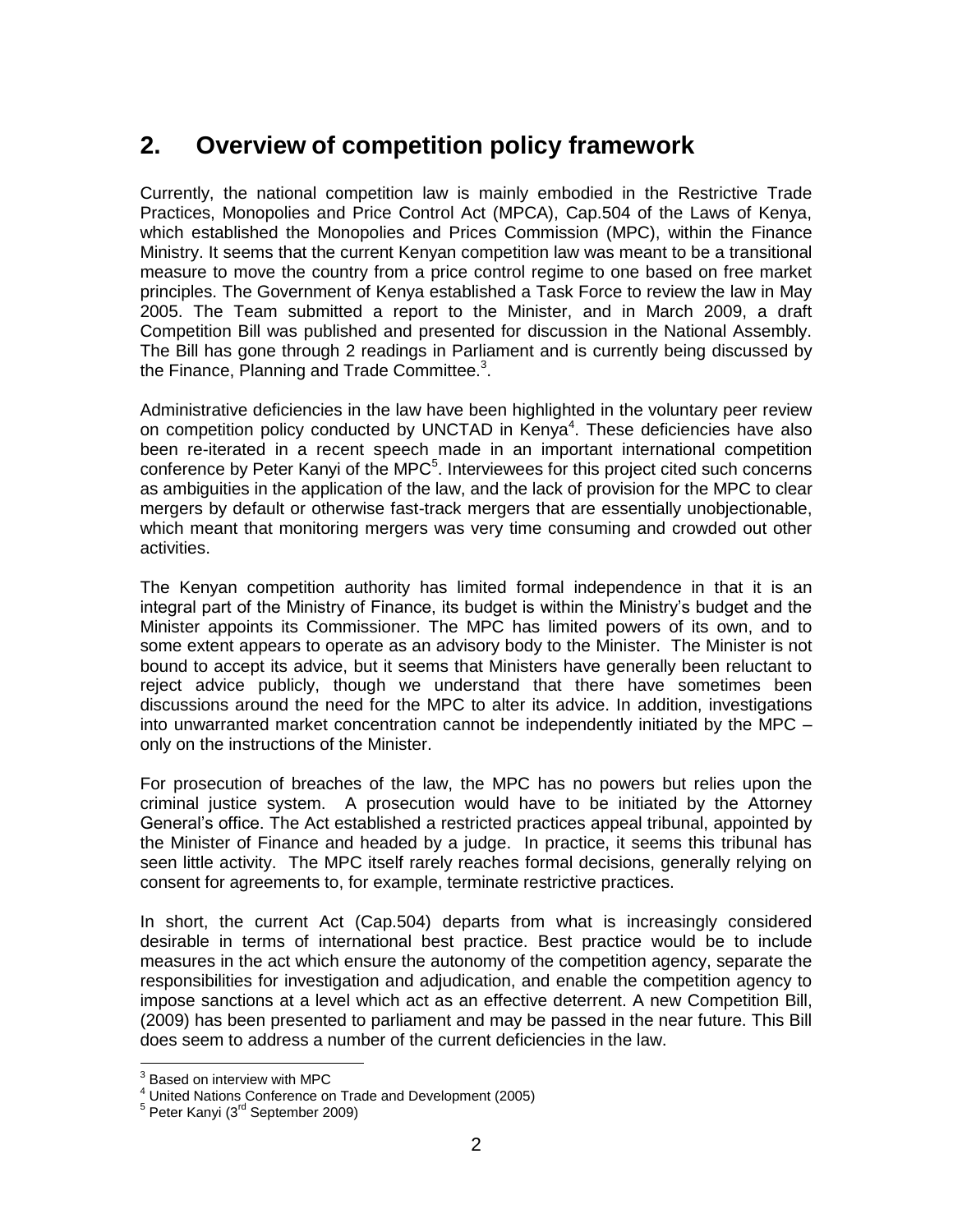### <span id="page-9-0"></span>**3. The cement market**

The cement sector is one that is often highly concentrated, and thus suffers from limited competition and has been a source of concern for competition authorities in many countries across the world. However, the five countries in our study have very different market structures, as shown in Table 1**Error! Reference source not found.** below, which facilitates some interesting comparisons:

| No. of firms<br>Country |                   | <b>State</b> | <b>Estimated</b> | Head of              |  |  |  |  |
|-------------------------|-------------------|--------------|------------------|----------------------|--|--|--|--|
|                         | 2008              | Ownership    | market shares    | population           |  |  |  |  |
|                         |                   |              | of leading firm  | (millions) per       |  |  |  |  |
|                         |                   |              |                  | cement               |  |  |  |  |
|                         |                   |              |                  | company <sup>6</sup> |  |  |  |  |
| Kenya                   | 3, but with joint | 1 SOE        | 65%              | 13.6                 |  |  |  |  |
|                         | ownership         |              |                  |                      |  |  |  |  |
| Zambia                  | 2                 | <b>No</b>    | 85%              | 4.42                 |  |  |  |  |
| Ghana                   | 2                 | No           | 64%              | 12.2                 |  |  |  |  |
| Vietnam                 | 90                | 33 SOEs      | 40%              | 0.99                 |  |  |  |  |
|                         |                   |              |                  |                      |  |  |  |  |
|                         |                   |              |                  |                      |  |  |  |  |
| Bangladesh              | 34                | 1 SOE        | 12%              | 4.8                  |  |  |  |  |

<span id="page-9-1"></span>

| Table 1: Cement market structure across the 5 case study countries |  |
|--------------------------------------------------------------------|--|
|--------------------------------------------------------------------|--|

Source: ODI, United Nations Population Division

 $\overline{a}$ 

The retail cement price across the 5 countries is shown in chart 1 below. While other country-specific factors will also of course affect prices, such as input costs, and the costs of doing business, it is interesting that prices are highest in the most concentrated markets, and lowest in the least concentrated markets. Zambia (which has a near monopoly with an 85% market share held by the leading firm as shown in Table 1 in 2008), has the highest price, while Vietnam (which has 90 cement producers), has the lowest price.

The high costs of doing business in Zambia, which is landlocked, compared to coastal Vietnam, which has abundant clinker deposits, should also be recognised. However, it seems likely that market structure and competition are important determinants of price. A large new privately-owned plant commenced production in Zambia in late 20097, breaking up the previous monopoly, and Figure 6 shows that prices have dropped by almost ten percent since 2007, while prices in other countries have risen, as Chart 2 shows.

 $6$  Population data from United Nations Population Division: http://esa.un.org/unpp/index.asp

<sup>7</sup> http://www.laurencepaul.com/index.php?option=com\_content&view=article&id=177:zambezi-portlandcement-begins-operations&catid=1:Latest%20News&Itemid=54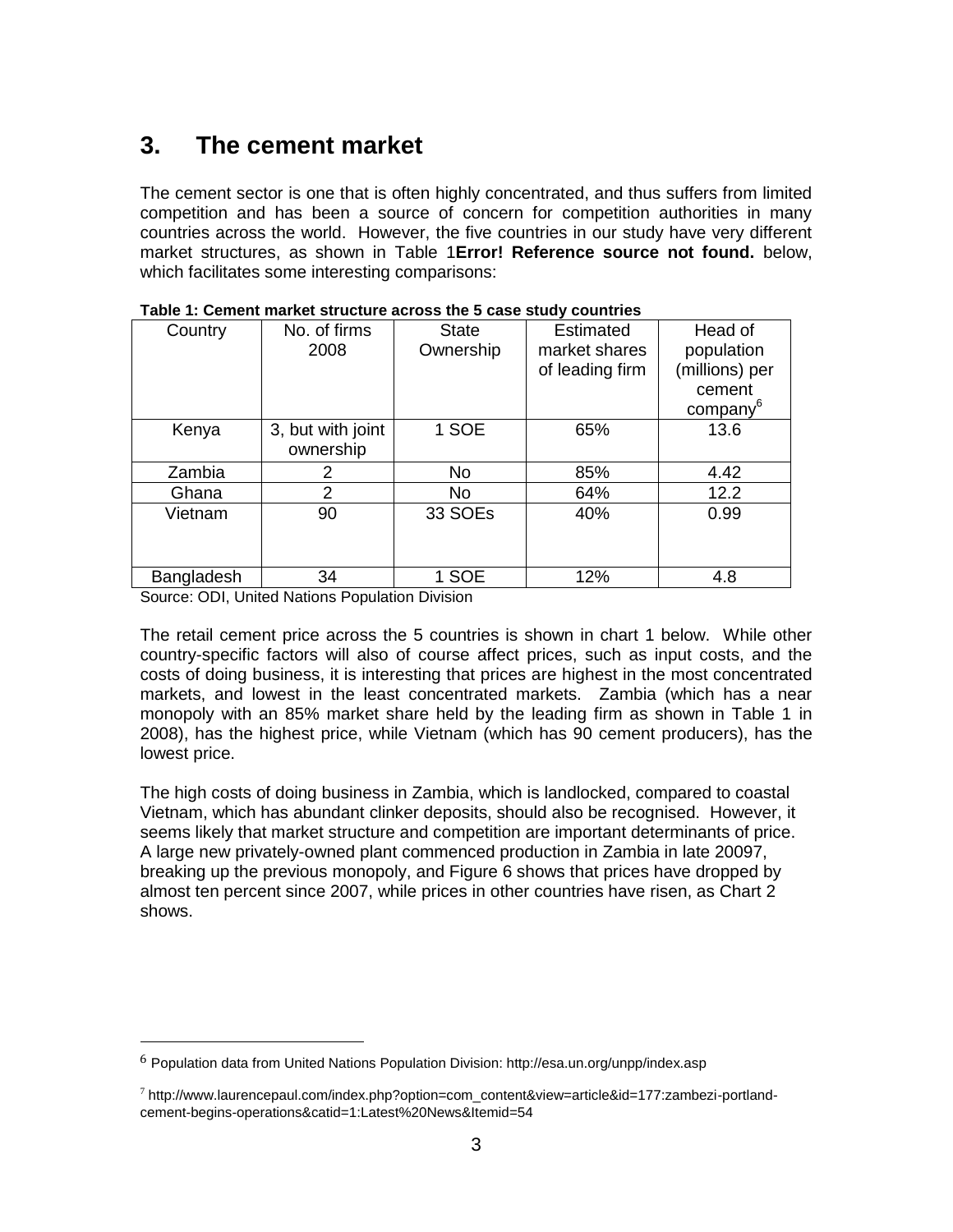

<span id="page-10-0"></span>**Chart 1: Retail Cement Price Per 50kg Bag 2007/08 (USD)**

Source: ODI research



<span id="page-10-1"></span>**Chart 2: Cement: percentage change in price between 2007 and 2010**

Source: ODI research

Kenya"s cement market is between these two extremes. In 2008, at the time of the study team's visit to the country, Kenya had 3 cement manufacturers, and the dominant cement player had an estimated market share of around 65%. By 2010 a new firm had entered the market, and we were told that the market share of the largest firm had decreased to around 50%.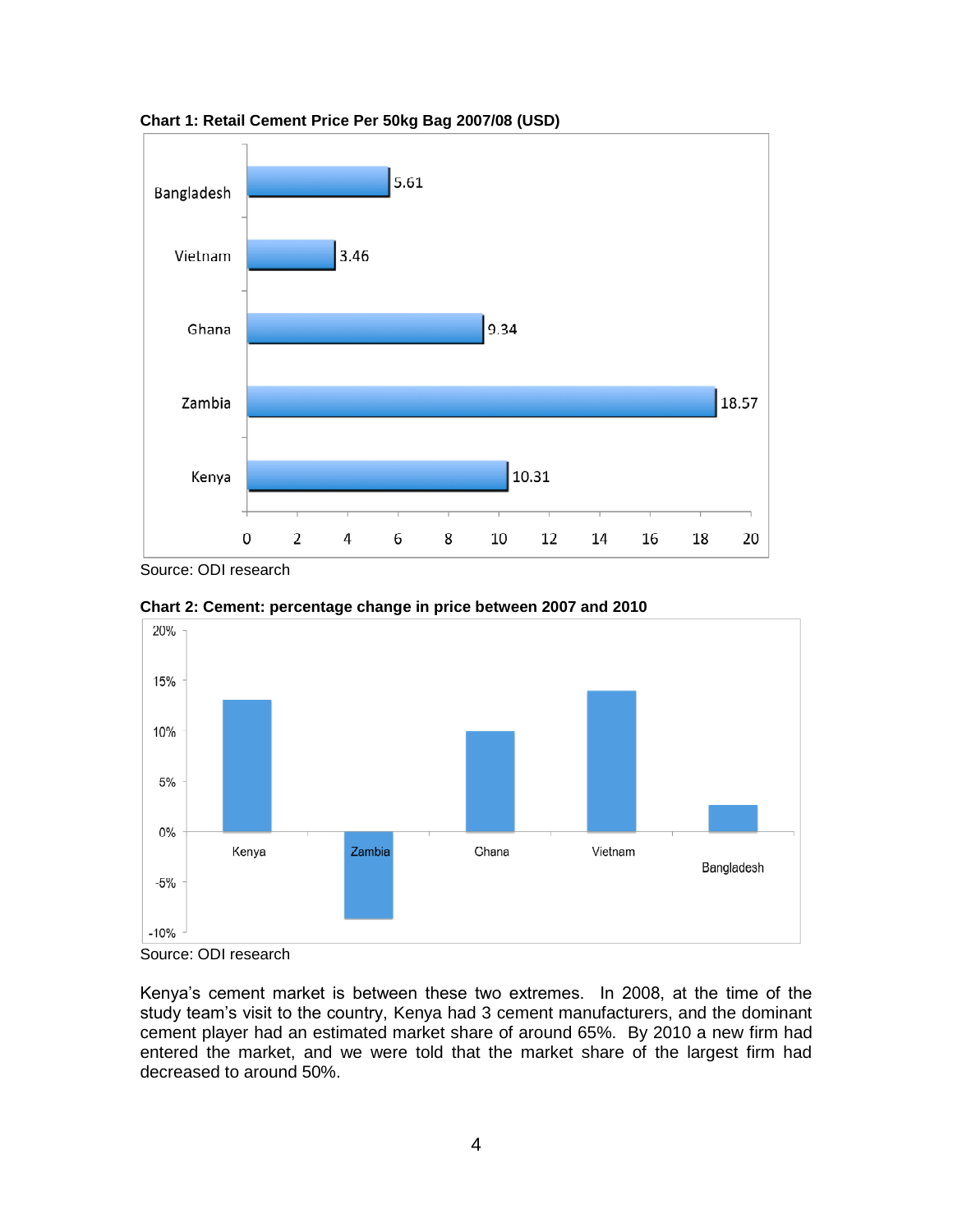Although in 2008 Kenya had three cement manufacturers, it was also the case that the largest firm had ownership stakes in both the others. This could potentially mean that they had some degree of influence over the other firms (e.g. through joint Directorship), or knowledge about their competitive strategies, which could potentially result in reduced competition between the three firms. It was also suggested that there was a degree of price leadership, with the other firms following the largest firm.

Anecdotal evidence suggests that this happened after a price war which started soon after a new (third) entrant came into the market in the mid 1990s. It was reported by market participants that the price of a 50kg bag of cement fell from KSh450 to KSh250 at that time, and that exclusive distribution arrangements with the incumbents prevented the new entrant"s product being stocked by dealers. We were told that during this period, the new entrant built up considerable debts and was facing potential closure, until the market leader acquired a share in its business, in return for settling some of its debts. If this was the case, it is possible that anti-competitive practices such as predatory behaviour, permitted this joint ownership to happen in the first place. The weaknesses of the competition law and lack of effective review of mergers and acquisitions (which covers partial cross ownership linkages) has also allowed this to happen.

Further efforts seem to have been made to consolidate the pattern of joint ownership. One of the cement companies is still partially state owned, although the government has been attempting to privatise it for several years. But in 2000 the MPC blocked the selloff of these shares to the largest (private) firm, as it would have obtained a majority stake, and resulted in an even higher degree of joint ownership. Rumours of a possible merger between the two firms arose again in  $2007<sup>8</sup>$ , but the competition authority has informally said to the ODI study team that such a merger is unlikely to be approved. Thus the MPC appears to date at least, to have succeeded in blocking a merger that could potentially reduce competition in the cement market, and which could in turn have resulted in higher prices. Since the time of the study team"s visit to Kenya It is understood that the market leading firm has now divested from the smallest firm, thereby decreasing the level of cross-ownership in the sector. This bodes well for competition.

In terms of market structure, the most interesting comparison to make is with the Bangladesh and Vietnam markets, which are the least concentrated and probably the most competitive of the five cement markets we studied. In comparison with the other countries, there appeared to be a much greater degree of both price & non-price competition. Chart 1 shows that they enjoyed the lowest prices of all the countries, and we also observed significant non-price competition, with cement firms trying to attract customers by offering credit, technical support and various promotions.

The larger number of players in these countries cannot simply be explained by their larger market size in terms of population, as Table 1 shows that the population divided by the number of cement firms is considerably lower in these two countries than in the African countries studied. This suggests it could be economically feasible to increase the number of cement firms producing in African countries too. In any case, the scope to export cement means that domestic market size should not necessarily constrain the number of cement firms that can viably operate within a country. Indeed Kenya already

and an Extra Correct Conset<br>Business Daily Africa (15th August 2007)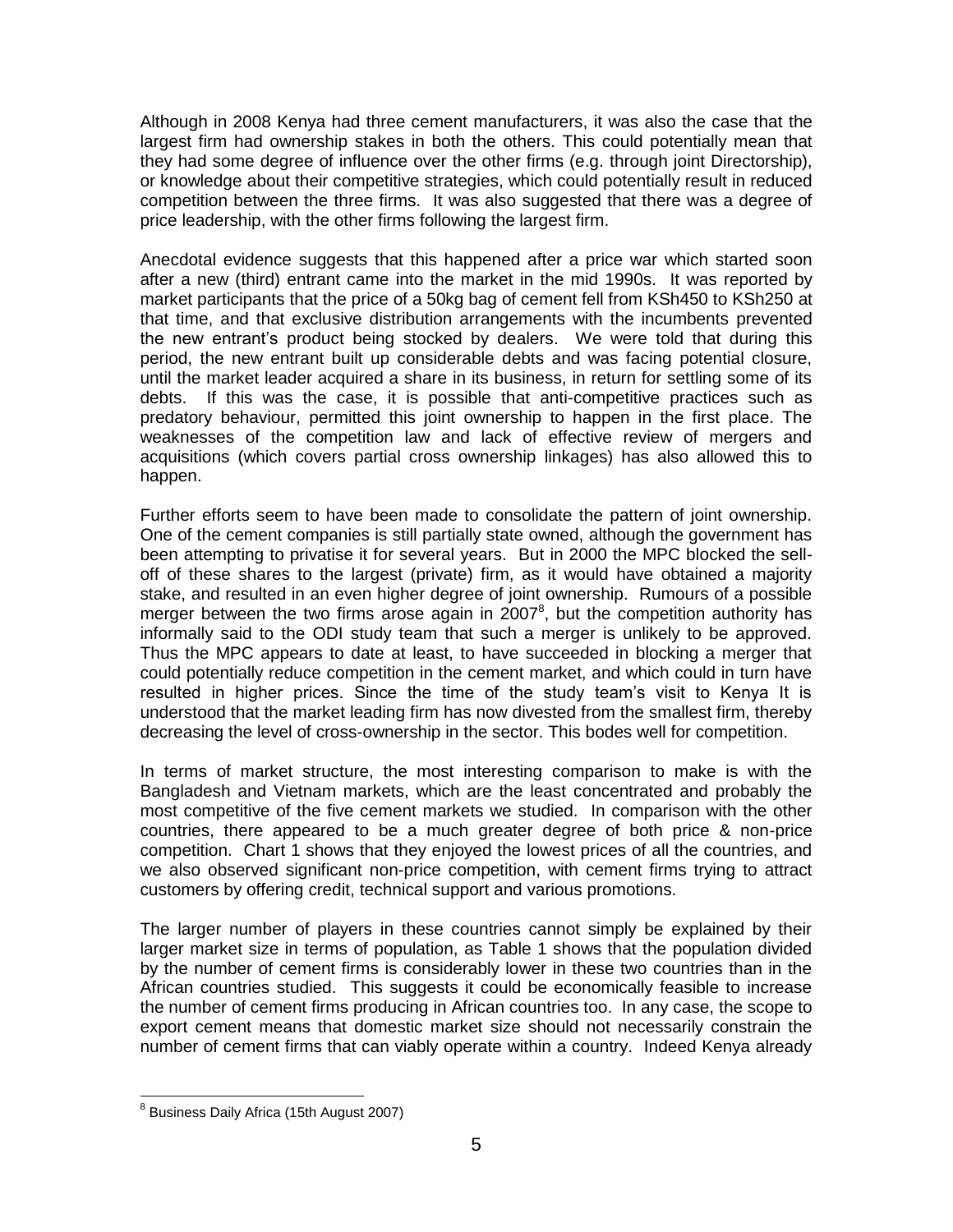exports significant volumes of cement, which could potentially be increased, creating more jobs and yielding greater foreign exchange.

In any case, there has been significant growth in demand for cement within Kenya, and projections for continued growth. There is evidence that the inflow of imported cement from Egypt is also increasing, which is likely to be increasing competitive discipline on the producers. The domestic cement producers are increasing capacity, and other new entrants are poised to enter the market over the next few years so the cement market in Kenya may become more competitive going forward. Market entry by new independent cement producers bodes well for competition in the market, and may result in lower prices, resulting in cheaper construction and infrastructure development, and more jobs and exports, all of which contribute to growth.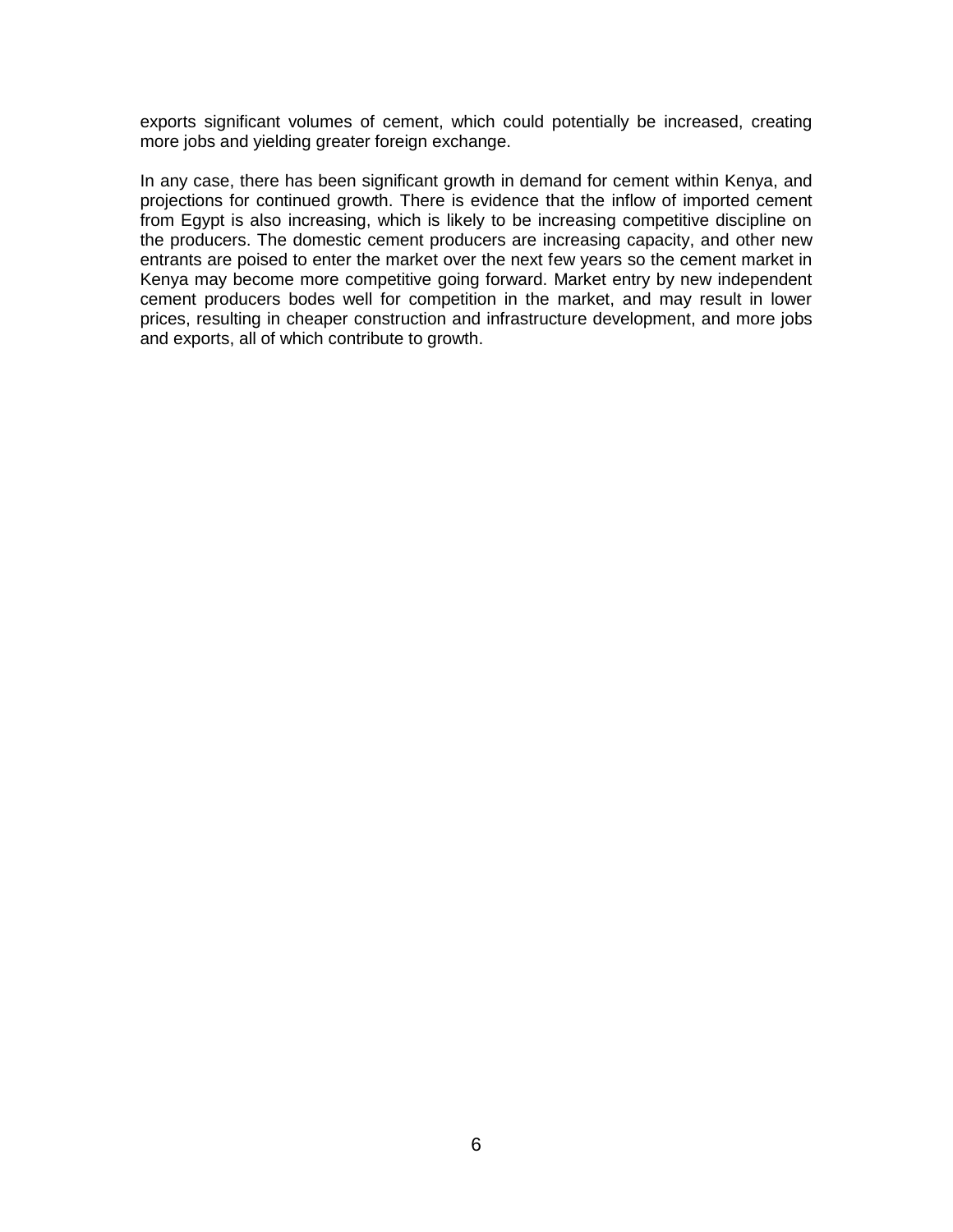#### <span id="page-13-0"></span>**4. The beer market**

For this study we focused on the market for formally produced clear beers, though there are also local brews of different sorts produced in each of the countries. We considered the local brews to be operating in a separate market, as they are usually purchased and consumed in different ways, and thus do not appear to be close substitutes for clear beer.

In Kenya, the clear beer market is essentially a monopoly, with one player holding over 90% market share, and with some small, high end players and imported premium beers accounting for the rest of the market.

We were told that in the late 1990s, another large beer producer attempted to enter the market, and that this resulted in a ferocious price war, in which prices fell dramatically<sup>9</sup>. In the end the new entrant withdrew, citing difficulties in accessing barley. (We were told that the sourcing of barley is controlled by the dominant beer producer in Kenya, which if true, would be a potential source of market power, given that there is an import tax on barley, which would create a price disadvantage for any firm forced to import it)<sup>10</sup>.

But the retreating company also signed a share swap agreement with the incumbent, which allowed it to maintain a stake in the Kenyan market. At the same time the Kenyan incumbent closed its plant in Tanzania, but retained its investment in that country by taking a shareholding in a Tanzanian beer company that was owned by the retreating firm. This agreement would thus end direct competition between the two firms in both markets, potentially allowing greater profits to be made in both and to be shared, to the benefit of both parties<sup>11</sup>.

There is no law preventing this kind of cross-border arrangement, and many multinationals compete on a regional basis in this way. Where this results in reduced competition in individual countries, this may be detrimental to that country, but it is not within the power of a national competition authority to examine cross-border activities for any possible competition concerns. However, regional competition laws and authorities, such as the new COMESA competition authority, may have the power to examine these kinds of arrangements. Thus regional competition authorities can complement national competition authorities and play a very important role in policing the activities of multinationals that operate across borders, and ensuring consumers" interests are protected.

A study by Kenya"s Monopolies and Prices Commission (MPC) and UNCTAD/UNDP  $(2005)^{12}$  found evidence of a number of anti-competitive practices taking place in the beer market in Kenya, including:

 $\overline{a}$ 

<sup>&</sup>lt;sup>9</sup> Evenett & Jenny (2004)

<sup>&</sup>lt;sup>10</sup> Export Processing Zones Authority (2005)

<sup>11</sup> http://www.allbusiness.com/africa/1130729-1.html

<sup>&</sup>lt;sup>12</sup> United Nations Conference on Trade and Development 2005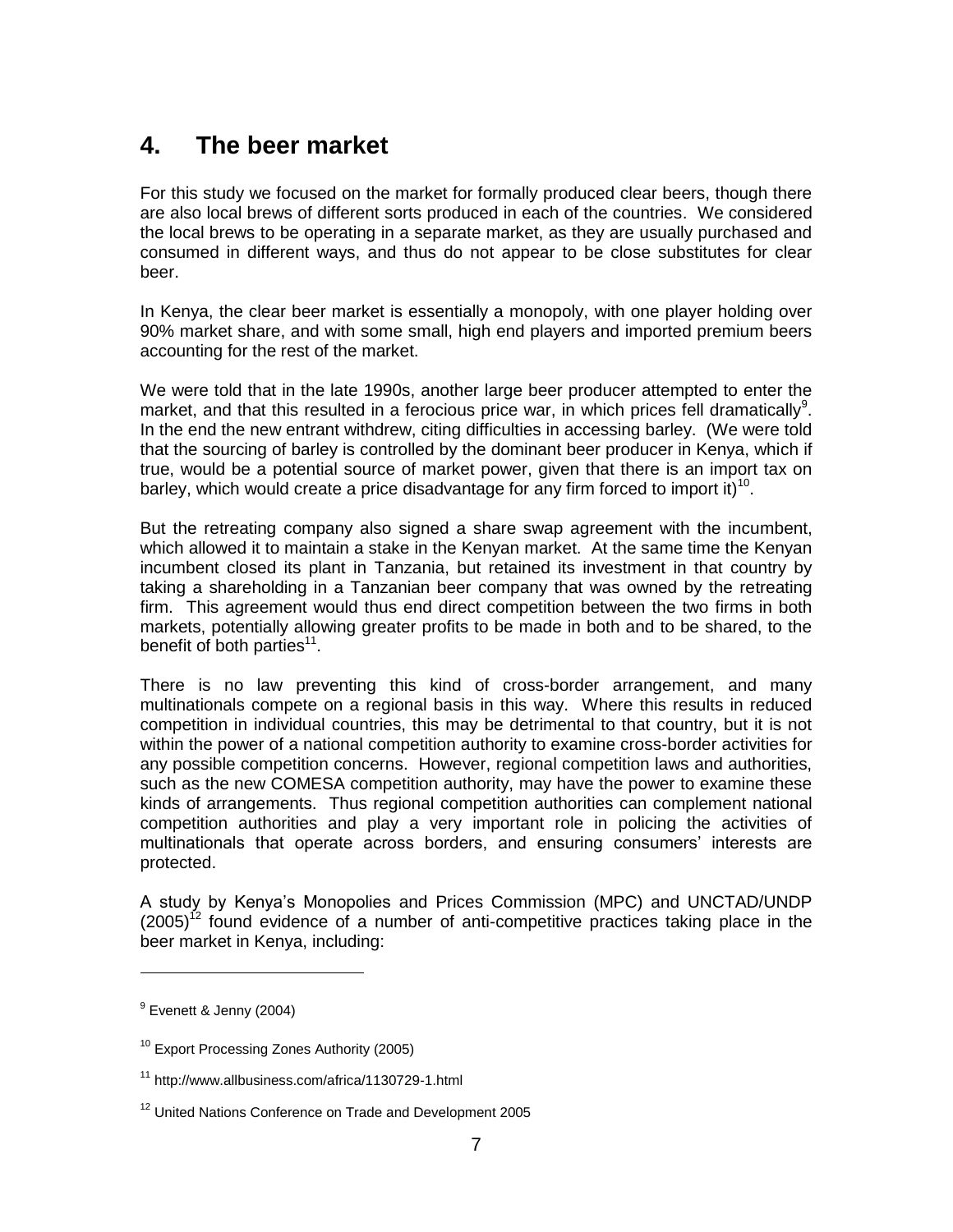territorial allocation (where each distributor operates only within a specific area precluding direct competition);

 exclusive dealership (preventing dealers from contracting with any other beer producers);

 price fixing (whereby the wholesale price of beer which distributors must charge is fixed by the producer); and

There is also evidence that the incumbent beer monopolist provided coolers to bars, as long as they are only used for their own products. In fact, some sources suggest that bar owners faced automatic withdrawal of the facility any time they if they were found to put rival products in the coolers. $^{13}$ 

The MPC noted the absence of adequate provisions to tackle these problems in the market. This suggests a review and strengthening of the competition law could help the MPC to tackle these kinds of practices in future, which could have benefits for consumers.

| <b>Country</b> | No. of<br><b>firms 2008</b>                                                  | <b>State</b><br>Ownership                                     | <b>Estimated</b><br>market<br>shares of<br>leading firm | Imports as %<br>domestic<br>consumption |
|----------------|------------------------------------------------------------------------------|---------------------------------------------------------------|---------------------------------------------------------|-----------------------------------------|
| Kenya          |                                                                              | No.                                                           | 90-100%                                                 | <5% (premium<br>end)                    |
| Zambia         | 1                                                                            | No                                                            | 85-90%                                                  | 4% (premium<br>end)                     |
| Ghana          | 2                                                                            | <b>No</b>                                                     | 60%                                                     | 4% (premium<br>end)                     |
| Vietnam        | 7 (of which,<br>3 are large<br>with<br>combined<br>market<br>share of<br>60% | Yes, majority<br>of firms are<br>SOEs incl. 2<br>of largest 3 | 31%                                                     | <5%(premium<br>end)                     |

<span id="page-14-0"></span>**Table 2: Beer market structure across the 5 case study countries**

Source: ODI, various sources

 $\overline{a}$  $13$  Ong'olo (2004)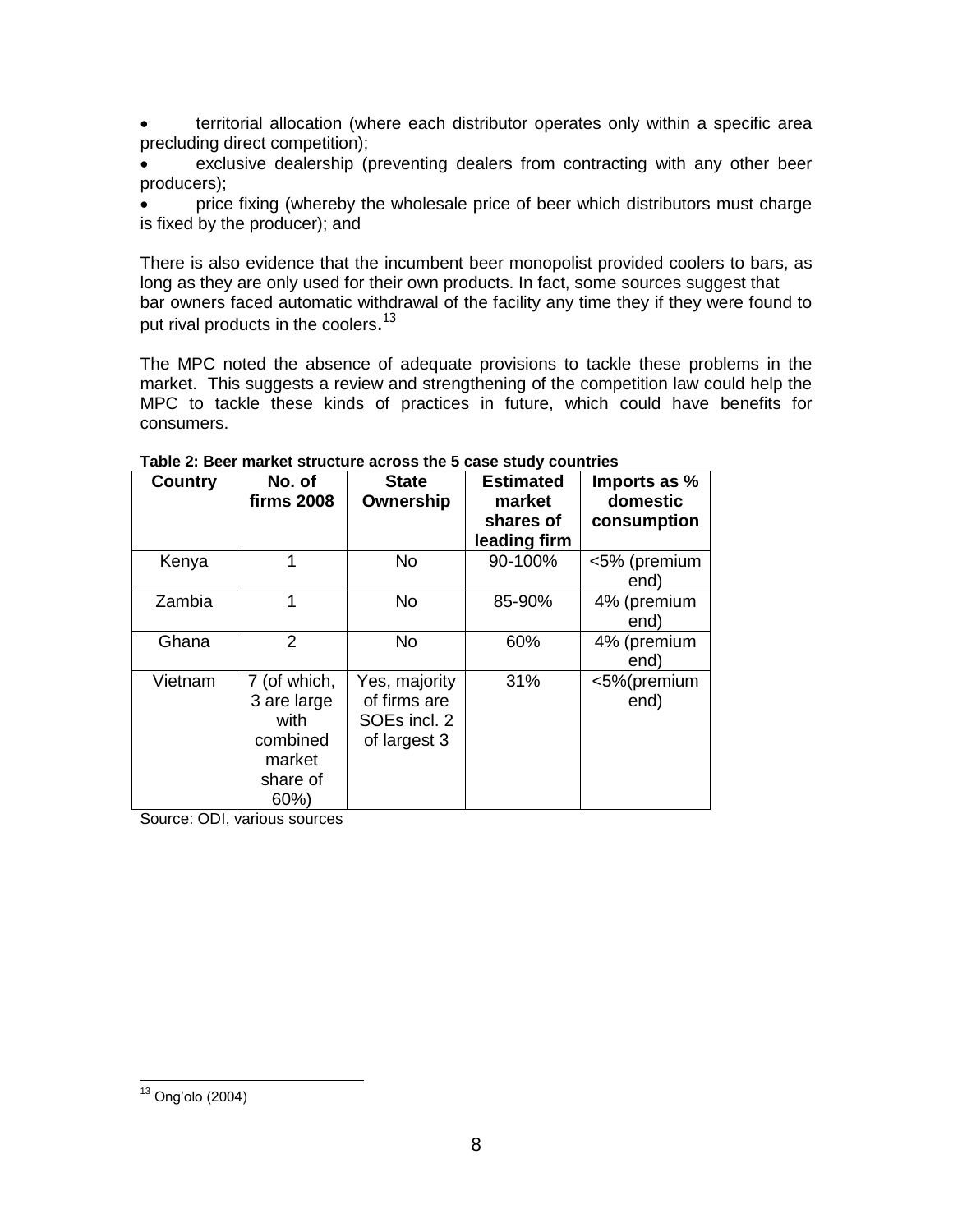

<span id="page-15-0"></span>**Chart 3: Average beer price per 500ml 2007/08 (USD)**

Table 2 above shows the structure of the beer market in each of the countries we studied<sup>14</sup>, and chart 3 provides a comparison of prices. The beer market is often highly concentrated, due in part to the cost structure, and to the importance of brands and marketing which can represent a barrier to entry. Though other country specific factors will also affect prices, the figures show that prices are highest in the most concentrated markets, as was the case in the cement market.

Since the time of the study team"s visit to Kenya, taxes on spirits have been reduced which may be applying some competitive discipline on the domestic beer monopoly. A new locally owned brewery has also entered the market, which has brought more competition in the beer sector. Reports in the media have suggested that this new entrant has experienced some difficulties in entering the market and gaining market share due to actions by the dominant firm. According to one media report in May 2010<sup>15</sup>, the new entrant alleges that the dominant player had instructed bar owners not to stock the new entrant"s brand of beer. Furthermore, the new entrant has alleged that the incumbent firm has appointed agents to remove all of the rival"s advertising material. It is understood that the aggrieved new entrant has written to Parliament"s Public Investment Committee asking the watchdog team to investigate.

It seems likely that greater competition would reduce prices in the market, to the benefit of consumers. As there are one or two small, newish players in the market, it will be interesting to see whether they are able to expand their market share going forward, and what impact this will have on price.

 $\overline{\phantom{a}}$ 

Source: ODI, various sources

<sup>&</sup>lt;sup>14</sup> Bangladesh does not produce beer.

<sup>&</sup>lt;sup>15</sup> http://www.nation.co.ke/business/news/-/1006/555598/-/j0j9xtz/-/index.html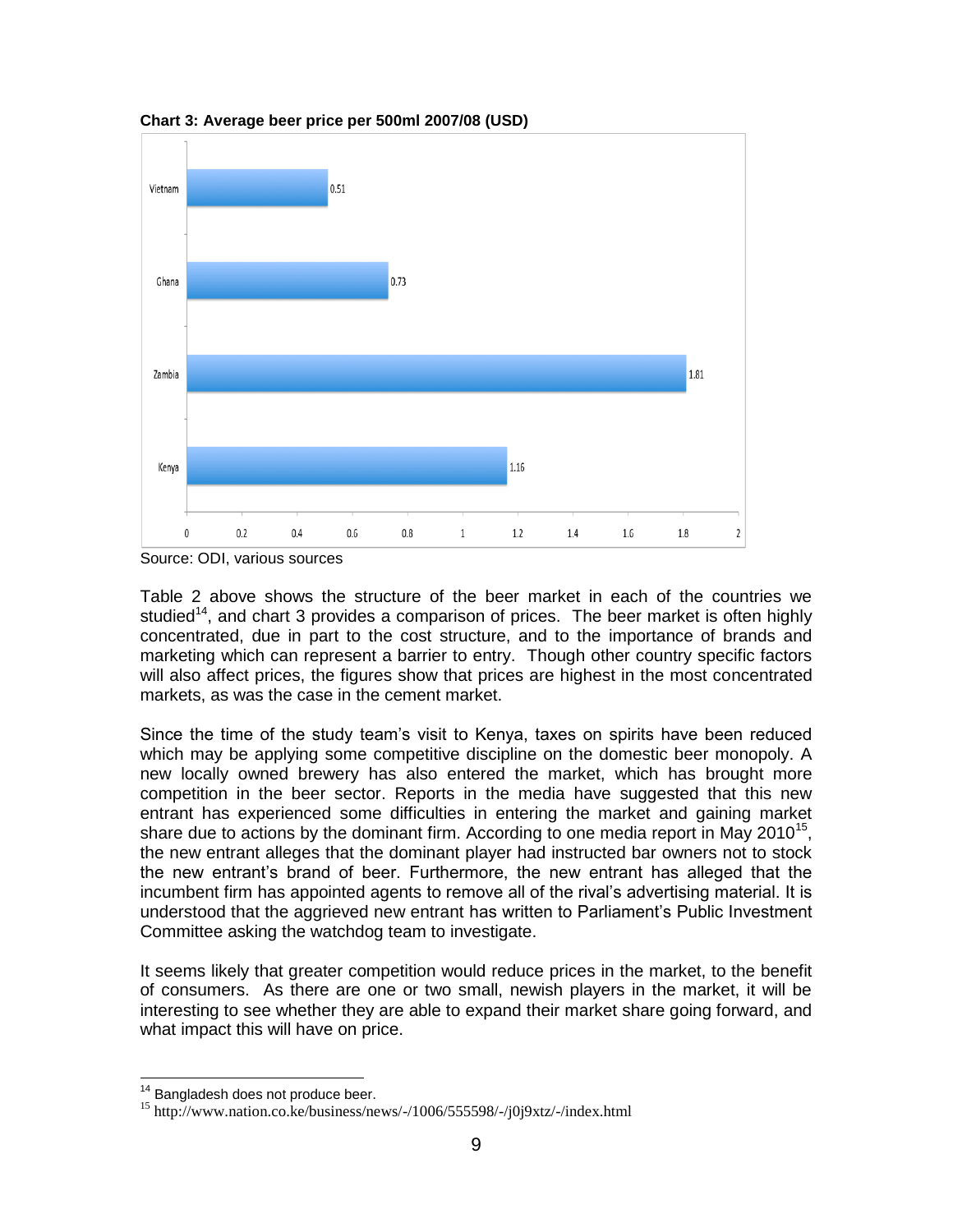# <span id="page-16-0"></span>**5. The sugar market**

Table 3 below provides an overview of the market structures across the countries, showing how differently the sugar market is structured in each of the countries.

| <b>Country</b> | No. of<br>firms<br>2008                             | <b>State</b><br>ownership                     | <b>Market</b><br>shares of<br>leading firm                 | Imports as %<br>domestic<br>consumption |  |
|----------------|-----------------------------------------------------|-----------------------------------------------|------------------------------------------------------------|-----------------------------------------|--|
| Kenya          |                                                     | Yes, the<br>State owns<br>nearly all<br>mills | 54% (firm<br>with most<br>private sector<br>participation) | 15%                                     |  |
| Zambia         | 3                                                   | No                                            | 93%                                                        | 0%                                      |  |
| Ghana          | 0                                                   | N/A                                           | N/A                                                        | 100%                                    |  |
| Vietnam        | 40                                                  | Yes, high<br>degree of<br>state<br>ownership  | 9%                                                         | 4%                                      |  |
| Bangladesh     | <b>16 SOE</b><br>mills $& 4$<br>private<br>refiners | Yes, State<br>owns nearly<br>all mills        | 47%                                                        | 10%                                     |  |

<span id="page-16-1"></span>**Table 3: sugar market structure across the 5 case study countries**

<span id="page-16-2"></span>



Source: ODI, various sources

In Kenya, the competitiveness of the sugar sector is affected more by the comparatively high degree of state involvement in the sector, than by the practices of private firms. There were 7 operating sugar mills at the time of the mission (8 by 2010), all except one of which have some degree of state ownership. The company with the biggest market share, and most efficient production, is the one with the least degree of state ownership (20% ownership) compared with the others (with the exception one new but small, fully private mill).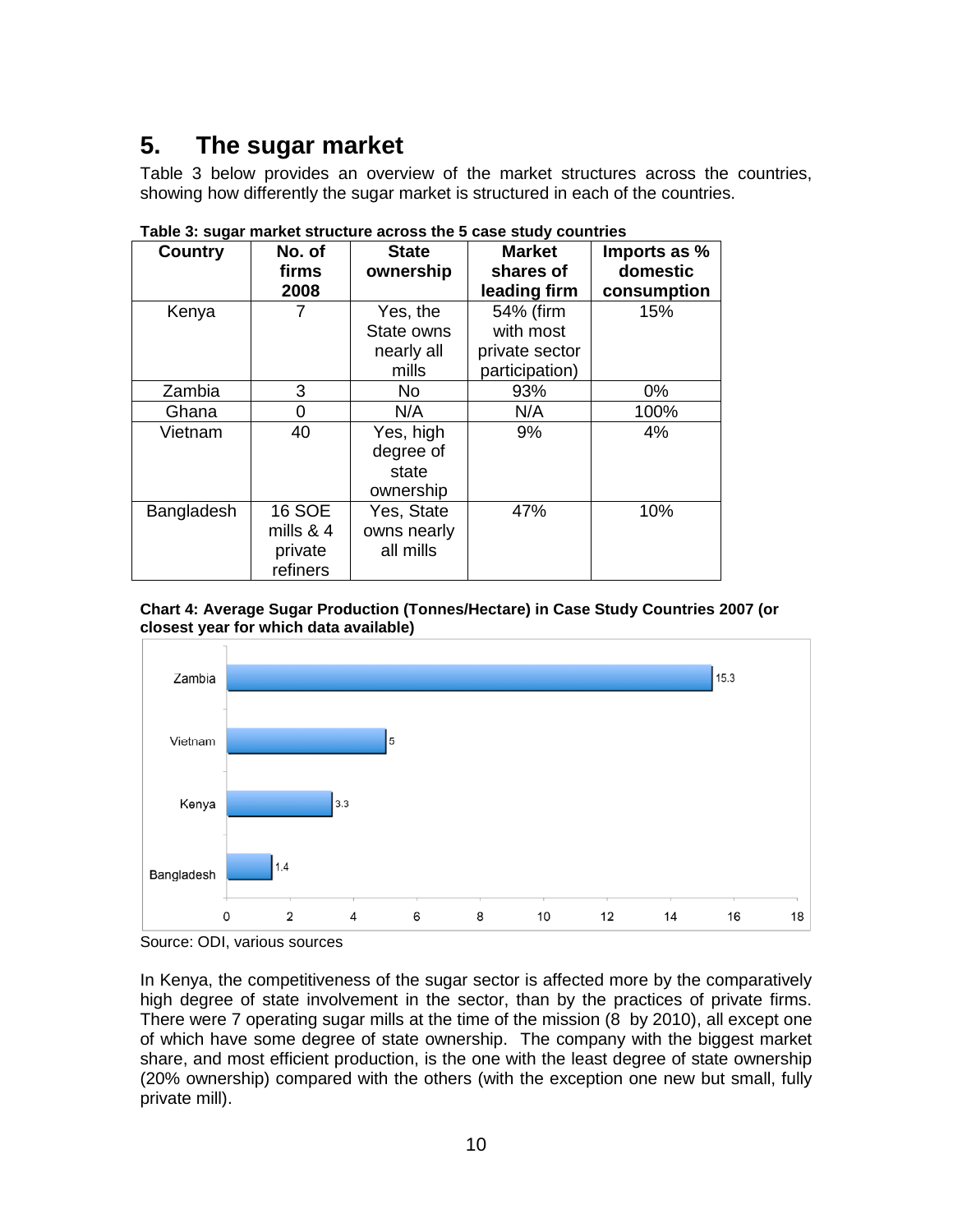Our research has highlighted that Kenya has very inefficient sugar production compared with Zambia, which has 3 privately owned sugar producers. Our calculations show that in Kenya 3.28 tonnes of sugar are produced per hectare under cultivation, whereas in Zambia over 15 tonnes are produced per hectare (see chart 4 above). In addition, independent statistics suggest that the average cost to produce one metric tonne of sugar in Kenya is \$415 compared to the global average of \$263<sup>16</sup>.

It appears that the relatively poor production and efficiency levels can largely be explained by the high degree of state ownership and intervention in the market. Although pricing has been liberalised to some degree, the government still intervenes in price setting intermittently (e.g. to hold prices down when there are sugar shortages due to a poor harvest during which the price would otherwise rise). This creates financial difficulties for state owned mills who are forced to price below cost. As a result many face high levels of debt, and have been unable to invest in upgrading plant and machinery, which over time has made them increasingly uncompetitive. Thus at least some of the state owned sugar mills appear to be struggling to survive.

There is a continuing decline in productivity of the industry because the production technology used is becoming increasingly obsolete. At the mill level, crushing of cane into sugar is inefficient due to out of date technology and frequent breakdowns. At the farm level, cane yields are low because smallholder farmers have little incentive to increase their output (e.g. by using faster ripening seed varieties) as it would require higher maintenance, and they would not be able to sell their extra produce in any case, due to limited milling capacity. In addition, mills often owe money to farmers, who cannot be sure if or when they will receive payment. As a result, farmers often fail to repay loans made to them by their out-grower associations. This apparent sector-wide tolerance of non-payment may be exacerbated by the bailouts that are sometimes given to sugar mills by the government. Furthermore, farmers are generally paid for the amount of sugarcane they deliver to the mills in terms of weight, rather than sucrose content. This does not incentivise farmers to improve the quality of the cane they produce, which in turn reduces the efficiency of the mills.

The Government has been resisting changes to import tariffs and quotas that are due to be phased out under agreed COMESA trading arrangements. Given the uncompetitiveness of the sector, many bankruptcies and job losses could result from such liberalisation. However, come 2012, Kenya is required to remove all protection from sugar imports of COMESA origin. It seems likely that some of the existing sugar mills will struggle to survive when that happens, unless the Government succeeds in obtaining further extensions to the date when the market must be liberalised. Even if further extensions are obtained, the ongoing subsidisation of losses and price setting by the Government is not sustainable in the long run. This is of considerable concern given that 6 million livelihoods currently rely on the sugar sector in Kenya.

There are several new entrants to the market who are hoping to obtain the necessary approvals to start up, and would potentially operate on a very large scale. However, their entry into the market may again jeopardise the survival of the existing, inefficient, operators, so they may face political barriers to entry.

 $\overline{a}$ <sup>16</sup> LMC International Ltd (2005)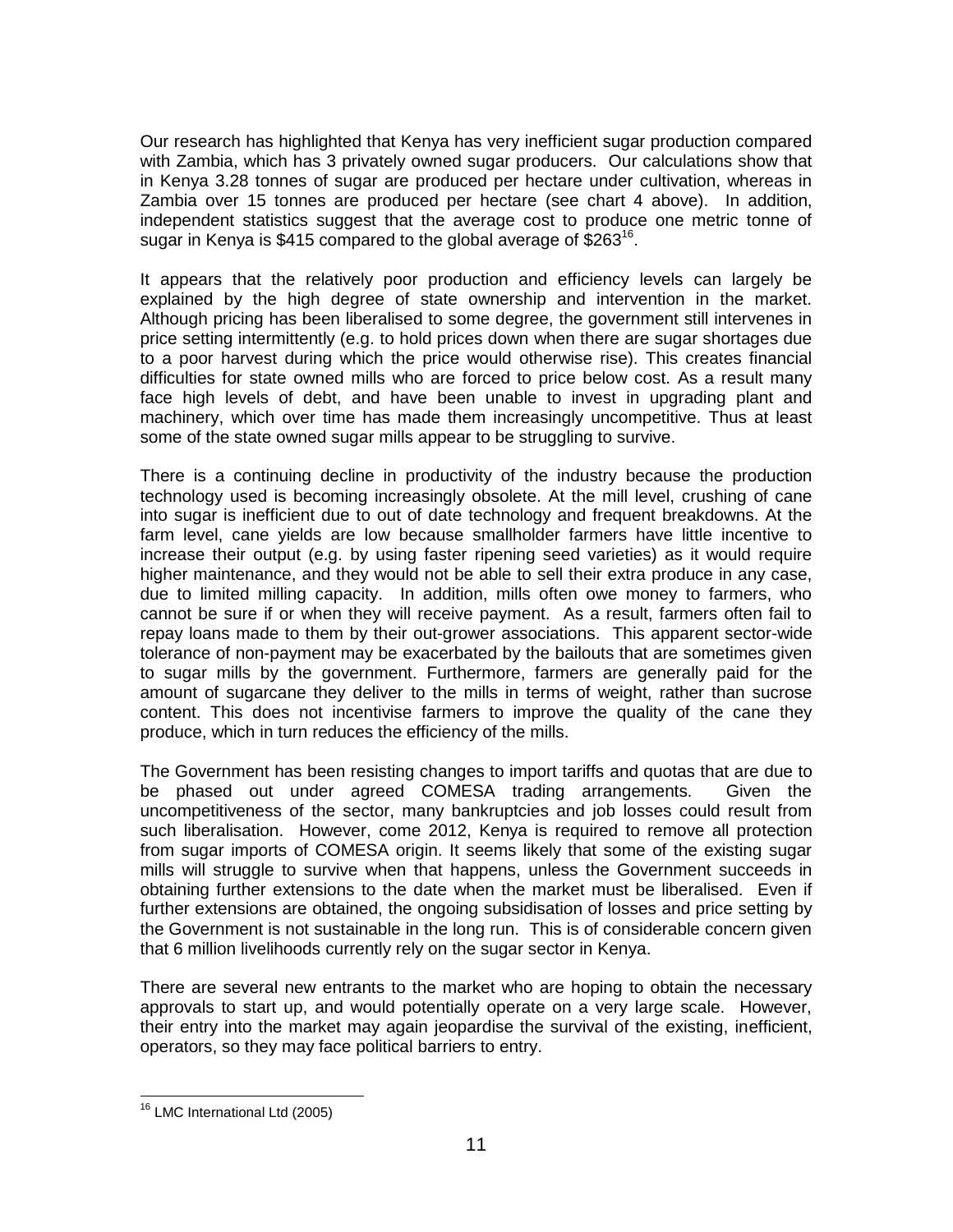Significant privatisation and restructuring are needed to secure the industry"s future. Although privatisation is currently an aim of the government, many sugar mills are not commercially attractive, given their high levels of debt, and the extensive investment in plant and equipment that is needed to bring it up to modern day productivity levels. Thus it seems likely that at least some of the mills in Kenya will need to close if the sugar industry is restructured. To increase competition would also require changes to subsidies, regulatory controls, ownership structures, mill governance, trade restrictions and research (e.g. into higher yielding varieties of cane), development and extension.

However, given:

 the number of livelihoods that are currently dependent on the existing sugar mills, (and the fact that the new entrants in the sugar market are unlikely to establish in the same areas as the existing mills);

 that many electoral constituencies in Kenya are dominated by sugar growers who would strongly oppose such restructuring;

 and that, historically, the sugar sector was established by the government to promote employment and growth in rural areas, not as a commercial venture; undertaking the required reform is likely to be very challenging politically.

The problem is that those who are likely to lose from the reform are much more easily identifiable, and often have a lot more to lose as individuals, are likely to be more concentrated and well organised, and hence lobby more effectively and vociferously than those who stand to gain from reform, who in this case would be both household and industrial consumers who would obtain sugar more cheaply, and those people who would gain from the new jobs created in a more healthy, dynamic sector and economy. However, at the current time, the high degree of state intervention in the sector, unhealthy market dynamics, lack of competitiveness, and vested interests against reform that this generates, is clearly undermining investment and growth in the sector.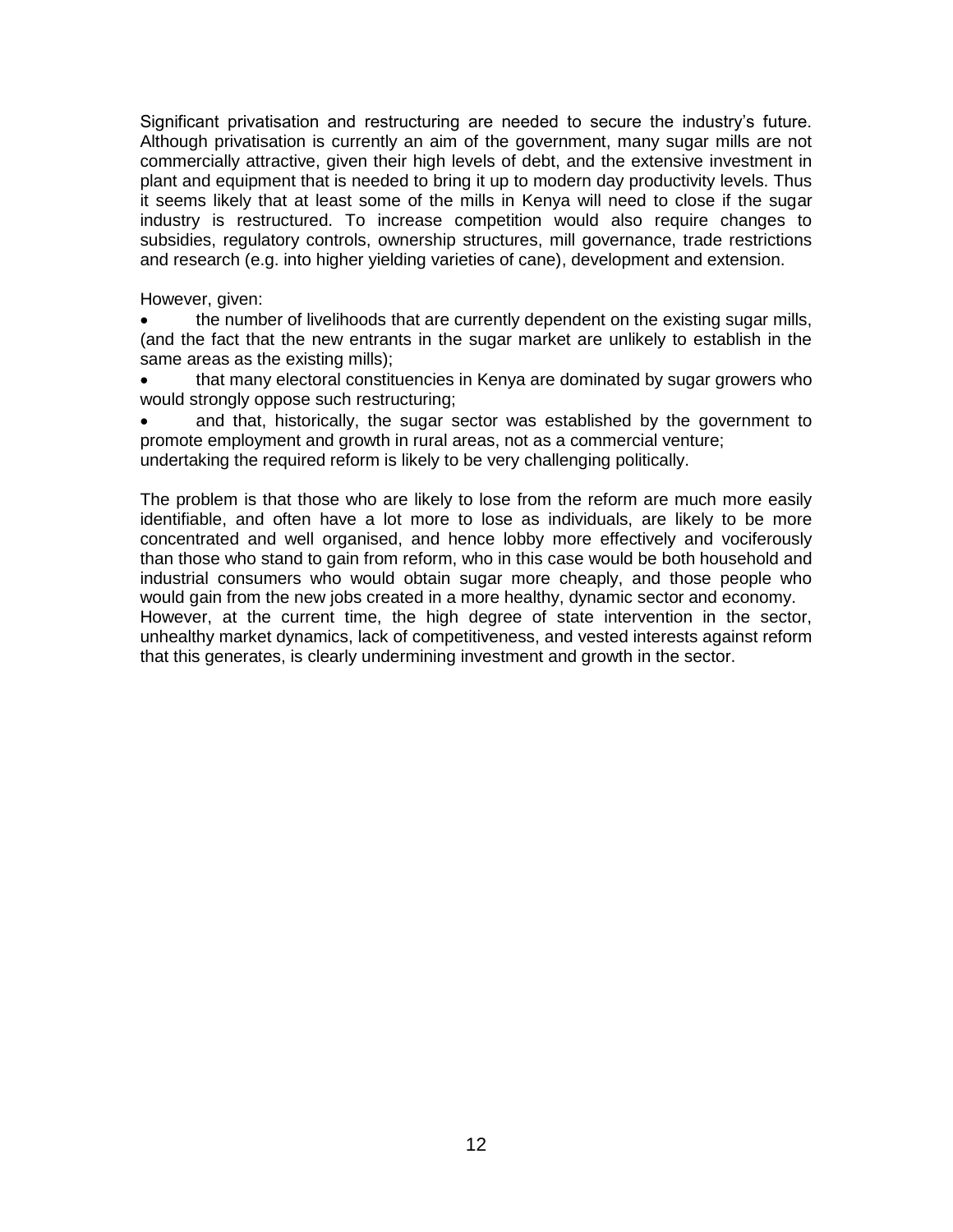### <span id="page-19-0"></span>**6. The mobiles market**

The mobiles market is one where liberalisation and the introduction of competition have had clear benefits in terms of falling prices and increasing coverage over time across the world. Kenya is no exception; the introduction of new entrants has coincided with falling prices and rising mobile penetration. Mobile services started in 1992 with the Government-owned mobile operator offering analogue services. During this initial period services were so expensive that it resulted in a mobile subscriber base of less than 20,000 for a period of seven years (from 1993 – 1999)<sup>17</sup>.

The enactment of the Kenya Communications Act, 1998 led to the introduction of competition in the cellular mobile industry. This started in 1999, when a 40% stake in the state owned incumbent operator along with management control was sold to a major international mobile services provider, and two new licenses were tendered in 2000 and 2003.

It was only after competition was introduced that penetration increased, as can be clearly seen in chart 5 below. Prices have also been coming down as shown in Table 4, which may be due to the increase in the number of operators.



<span id="page-19-1"></span>**Chart 5: Number of mobile subscribers in Kenya 1999 - 2008**

Source: Communications Commission of Kenya (2008)

 $\overline{a}$ <sup>17</sup> http://www.cck.go.ke/market\_information-telecommunications/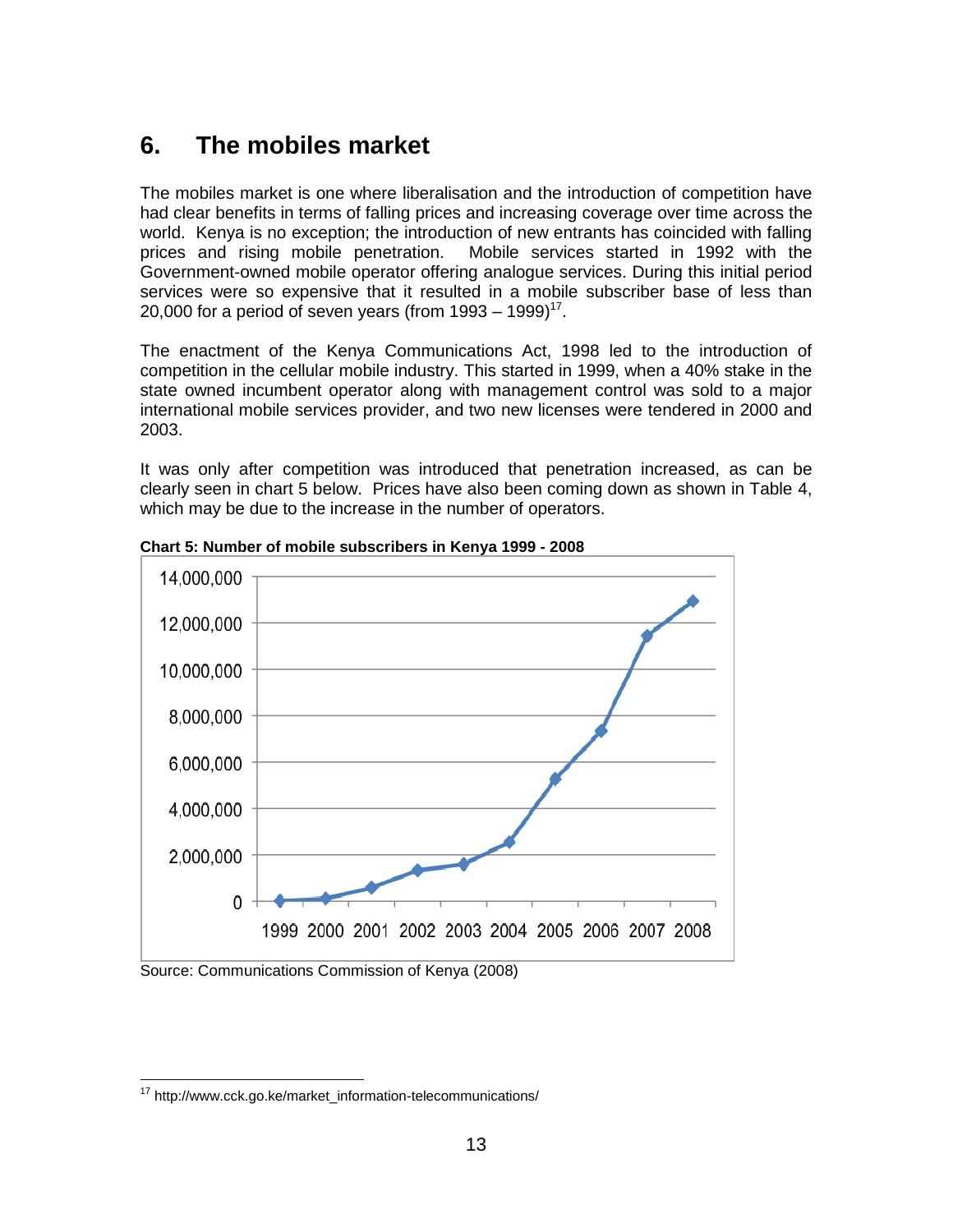|                   | $\sim$ |       |       |       |              |              |         |                           |
|-------------------|--------|-------|-------|-------|--------------|--------------|---------|---------------------------|
| Year              | 2004   | 2005  | 2006  | 2007  | Q1<br>2008/9 | Q2<br>2008/9 | 2009/10 | Q <sub>2</sub><br>2009/10 |
| Average<br>Tariff | 20.18  | 19.23 | 18.89 | 16.17 | 16.43        | 8.98         | 5.6     | 6.33                      |

#### <span id="page-20-0"></span>**Table 4: Average mobile tariffs (calls to the same network) in Kshs (nominal terms)**

Source: Communications Commission of Kenya Reports (http://www.cck.go.ke/resc/statcs.html)

However, at the time we visited Kenya, there were only two operators in the market, making it relatively highly concentrated compared with the other countries (see table 5) including the previously state owned enterprise which had been privatised in 2008, and which continued to dominate the market, with a market share of around 77%. However, since then, two new entrants have entered the market. Tariffs subsequently fell in the market by around 50%, as shown in table 4, though this is also due in part to the decrease in the regulated termination charge implemented by the telecommunications regulator in 2007.

| <b>Country</b> | <b>Number</b><br>Οf<br>operators<br>2008 | Est.<br><b>Market</b><br>share of<br>leading<br>operator<br>(%) | When<br>mobile<br>service<br>provision<br>started | <b>Telco</b><br>regulator<br>operationally<br>independent? | <b>Telco</b><br>regulator<br>financially<br>independent? | <b>USO</b><br>fund<br>exists? | <b>USO</b><br>fund<br>active? |
|----------------|------------------------------------------|-----------------------------------------------------------------|---------------------------------------------------|------------------------------------------------------------|----------------------------------------------------------|-------------------------------|-------------------------------|
| Kenya          | $\mathbf{2}$                             | 77                                                              | 1992                                              | Yes                                                        | Yes                                                      | No,<br>maybe<br>coming<br>up  | <b>No</b>                     |
| Zambia         | 3                                        | 80                                                              | 1995                                              | No                                                         | Yes                                                      | Yes                           | <b>No</b>                     |
| Ghana          | 4                                        | 50                                                              | 1993                                              | Yes                                                        | Yes                                                      | Yes                           | Yes                           |
| Vietnam        | 6                                        | 30                                                              | 1996                                              | No.                                                        | No.                                                      | Yes                           | <b>No</b>                     |
| Bangladesh     | $6\phantom{1}6$                          | 46                                                              | 1992                                              | Yes                                                        | No.                                                      | <b>No</b>                     | <b>No</b>                     |

#### <span id="page-20-1"></span>**Table 5: Market structure and regulatory information about the 5 markets,**

Source: ODI, various sources

Chart 6 shows that in 2007, Kenya"s prices were relatively high, as compared with the other countries studied, and as compared with Sub-Saharan Africa as a whole. However, mobile tariffs have fallen significantly between 2007 and 2008, as discussed above, such that Kenya is now more in line with the Sub-Saharan African average, though still more expensive than the other case study countries except Zambia.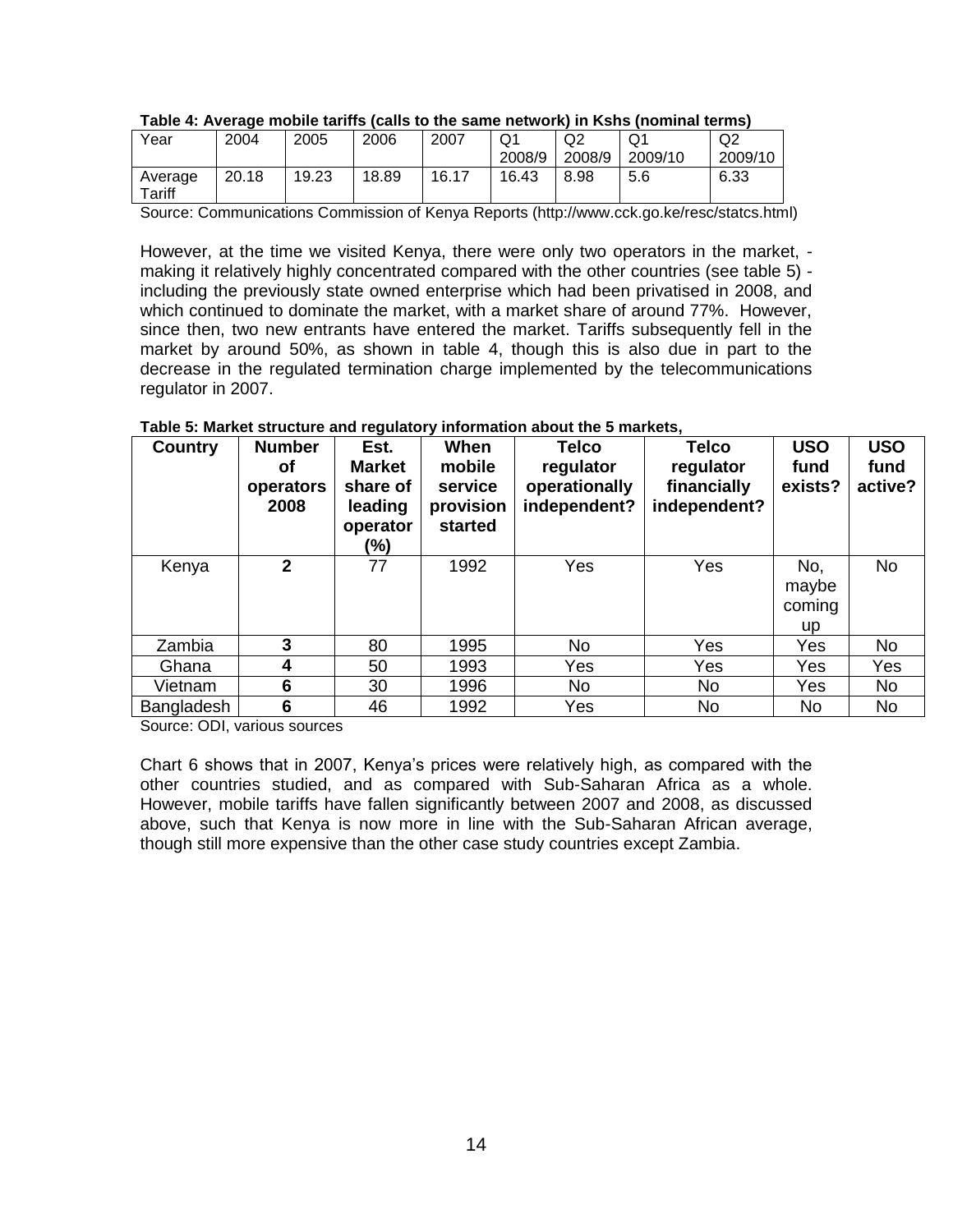<span id="page-21-0"></span>**Chart 6: Average per minute mobile tariff (USD)**



Source: ITU data, ODI Analysis

Kenya performed moderately well in terms of mobile penetration, as can be seen in chart 7 below.

<span id="page-21-1"></span>



Source: ITU data, ODI Analysis

Kenya performed very well in terms of investment per head of population, as shown in chart 8 below.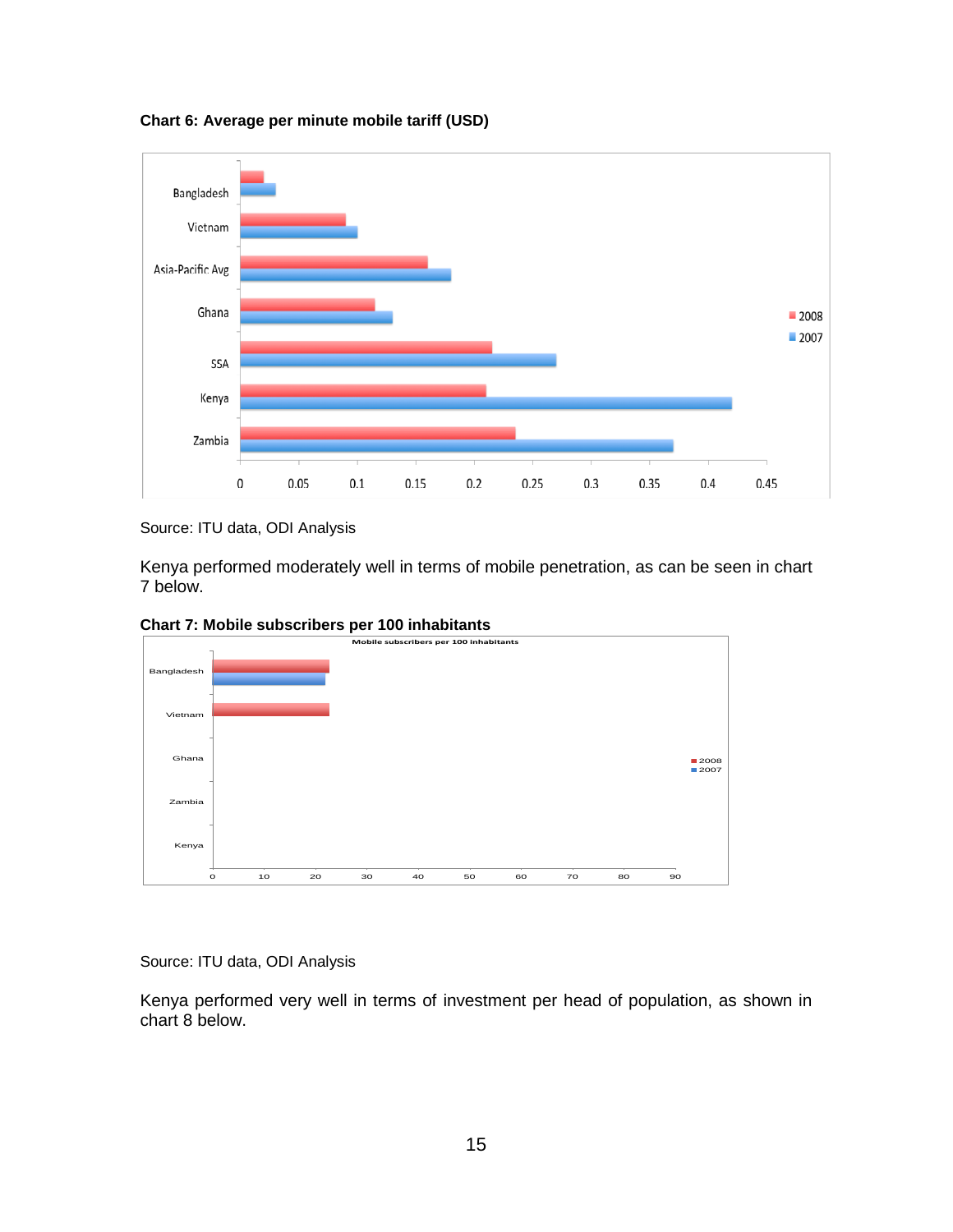

<span id="page-22-0"></span>**Chart 8: Telecoms investment per inhabitant 2006 (USD)** 

Source: ITU data, ODI Analysis

So it is possible that, while there had been a lack of competition, the dominance of the market by one firm (which may have enjoyed higher profits as a result) for some years may have permitted greater investment to take place than would have been the case in a more competitive market. However, this relative lack of competition also appears to have a trade off, as prices were relatively high until competition in the market increased through the entry of two new players.

In the mobile telephony market, the regulatory framework is an important determinant of competition. The number of licences issued is clearly important, but also the conditions attached to them. For example, it appears that government restrictions on levels of foreign ownership in the mobiles sector has been a hindrance to growth and expansion of the sector in some countries. Until 2008, the Communications Act in Kenya required at least a 30% local stake for mobile telecommunications licence holders. However we were told that this requirement had created some problems for new entrants, and may have served to prevent or slow down market entry, with potentially detrimental impacts on competition.

The Kenyan mobiles regulator, the CCK (Communications Commission of Kenya), appears to have relatively strong capacity, and to be fairly independent with well qualified staff. It is financially well endowed through revenues collected from mobile phone companies, and thus does not rely on government funding. It seemed to be well regarded in the telecom industry, and is seen as a fair regulator, overseeing such issues as interconnection between the operators, spectrum allocation, and access to the international gateway effectively, all of which are important determinants of the competitive environment.

Up until 2004, there was a legal monopoly of the international gateway in Kenya. After that the Government liberalised, licensing the mobile operators to purchase satellite bandwidth on the international market. We were told that this had the effect of decreasing the cost of international calls by 50% compared with previously. This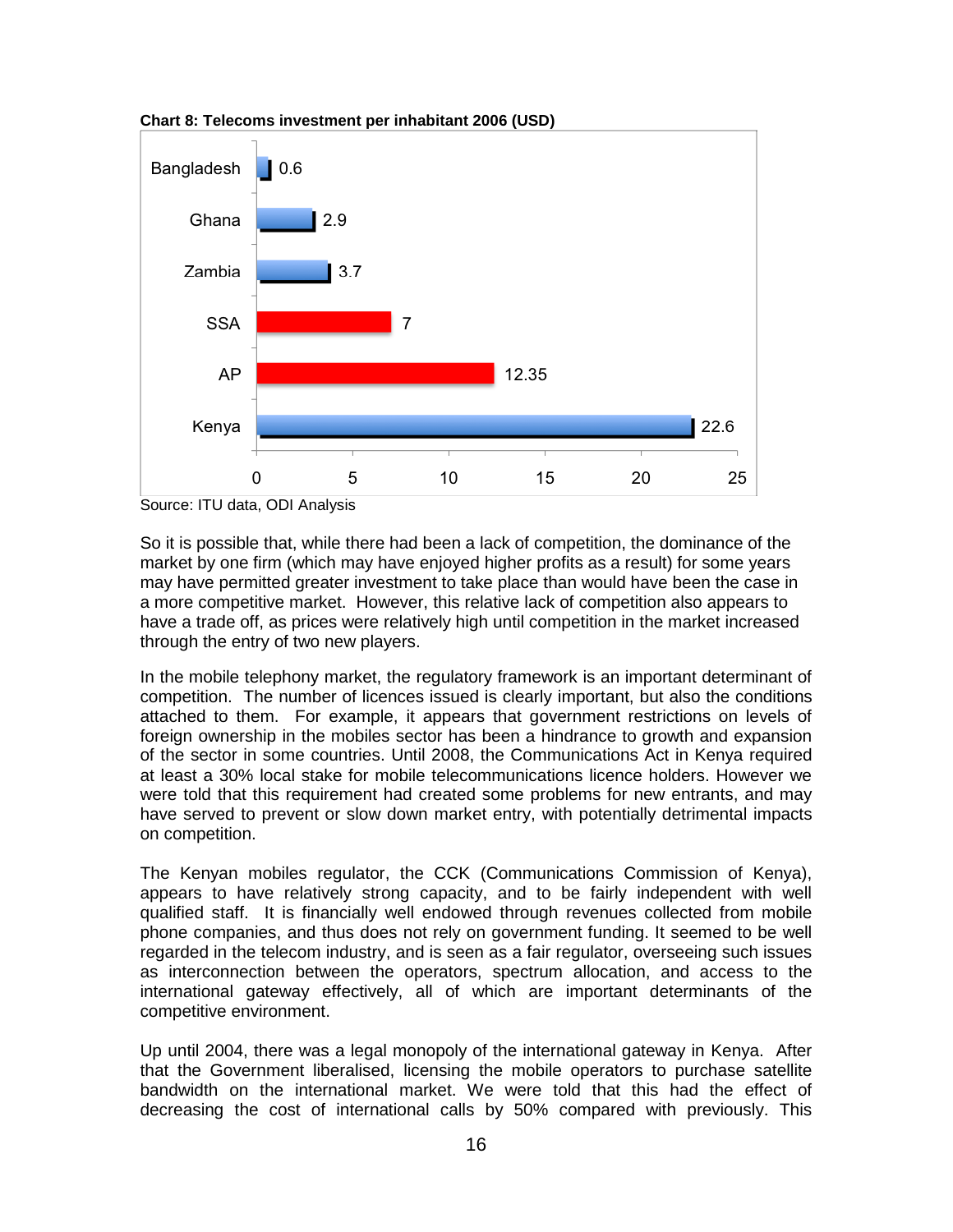compares favourably with the situation in Zambia, in which the international gateway remains a monopoly, and which appears to explain at least in part the relatively high prices of international calls in Zambia. Liberalising the international gateway can remove one of the bottlenecks that can choke African businesses as they seek to compete in a global market, and thus can have significant knock-on benefits across the economy.

The regulation of interconnection tariffs also affects the extent to which new entrants can gain market share. In the absence of regulated interconnection tariffs, dominant firms are likely to charge high prices for connecting calls from other networks. Moreover, sometimes dominant operators can refuse or delay interconnection with other operators. This can effectively limit competition, as most people will probably be making regular calls to subscribers on the largest network, so if the costs of doing that are very high, they will subscribe to the dominant provider, rather than any small player or new entrant.

In Kenya, termination charges have been regulated only since 2007. The regulated termination charges are around KSh5 per minute. According to CCK, implementation of interconnection rates follows a glide path that requires operators to continuously sign new agreements, and submit them to the regulator. Furthermore, during the study team"s visit, we were told that CCK was considering a new proposal that would see new entrants to the market given preferentially low rates to enable them to gain a foothold in the sector. The may signal a more proactive stance against dominant players who, new entrants say, are eroding their profit margins and pigeon-holing subscribers on one network. Previous interconnection agreements have apparently led to price falls and also affected inter-network (calls within the same network) calling rates.

An aspect of regulation which is gaining importance in developing countries is related to "infrastructure sharing." This is where different operators share telecommunication infrastructure in order to provide services to different parts of a country. The key advantage of such an approach is that it decreases the duplication of investment, reducing capital and operational expenditure for market players. In so doing, infrastructure sharing may facilitate the expansion of coverage into previously un-served geographic areas and reduce tariffs. Infrastructure sharing is also increasingly being used in congested urban centres where new site acquisition is difficult18. In 2009, the regulator CCK developed a "Code of Practice for the siting of infrastructure19" via a multi-stakeholder process. Thus telecommunication firms are now required to share masts where this is possible.

Another important issue is the potential role of regulation in encouraging wider rollout of mobile services in underserved areas. Large parts of the country remain unserviced by mobile phone providers, and in 2006, the Government mooted the establishment of a Universal Access Communications Development Fund, to be paid for by telecommunications companies. Universal Service Funds or Universal Access Funds (UAFs) typically go towards funding the roll out of telecommunications services in remote and unprofitable areas. There was thus a proposal to increase the fees payable by telecoms licensees from 0.5% of turnover to 1% to fund universal service. However, operators were opposed to such a levy. They argued that the large investments in infrastructure that they had already made to increase coverage negates the need for such regulation. Where there are areas where providing services will remain

 $\overline{a}$ 

 $18$  www.gsmworld.com/documents/gsma.pdf

<sup>19</sup> http://allafrica.com/stories/200906300949.html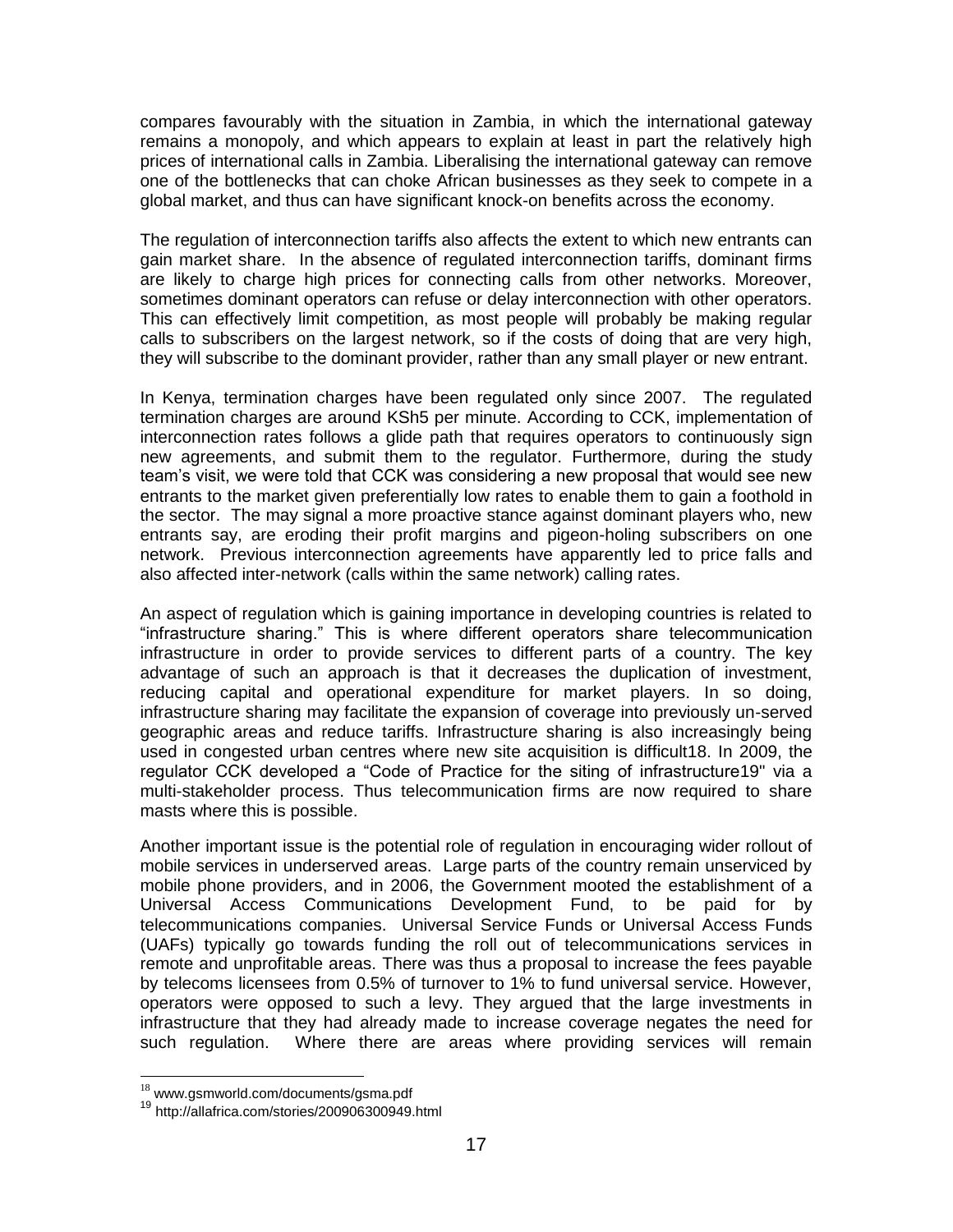unprofitable, this kind of policy can be used by governments to incentivise operators to roll out to areas that would not otherwise be served.

One example of this from our case study countries is the Ghana Investment Fund for Telecommunication development (GIFTEL), which has been running since 2005, and has the aim of improving access to ICT services in non-served and under-served parts of the country. One percent of net earnings of all mobile operators go towards the GIFTEL fund. Funds are used by GIFTEL to construct common telecommunication facilities in underserved areas. GIFTEL pays for full construction of the mast, including site acquisition and fencing. We were told that in the past four years GIFTEL has completed a total of thirty-nine Common Telecom Facilities and enabled telecoms operators to extend their services to about 273 communities. The scheme is becoming increasingly popular with the operators, so this policy appears to be working well in Ghana, which has the best penetration of all the countries we studied.

However, universal access funds need to be implemented carefully to avoid distortions, where the State may inadvertently subsidise service roll out in what could be commercially profitable areas. It can be difficult to identify the threshold where service will be unprofitable without additional incentives or subsidy. Research carried out for the World Bank in 24 sub-Saharan African nations, found that only a very small proportion of the population would likely remain unserved by 2015 given expected market investments over the next few years<sup>20</sup>. Over-regulation, or the imposition of a levy can itself reduce commercial incentives for rollout. So governments must be careful to avoid undermining the market solution, which has delivered significant benefits so far.

There is strong evidence from across the world of the various development benefits associated with mobile phone services including significant reductions in the cost of doing business, and improvements in connectivity which make it easier for businesses to link up with suppliers, existing customers, and potential new customers. This improves the investment climate, catalyses private sector development, and stimulates growth. Thus a well-performing and competitive mobiles sector, with low prices and wide coverage, can have significant knock-on benefits for the economy as a whole.

 $\overline{\phantom{a}}$ <sup>20</sup> World Bank (2007)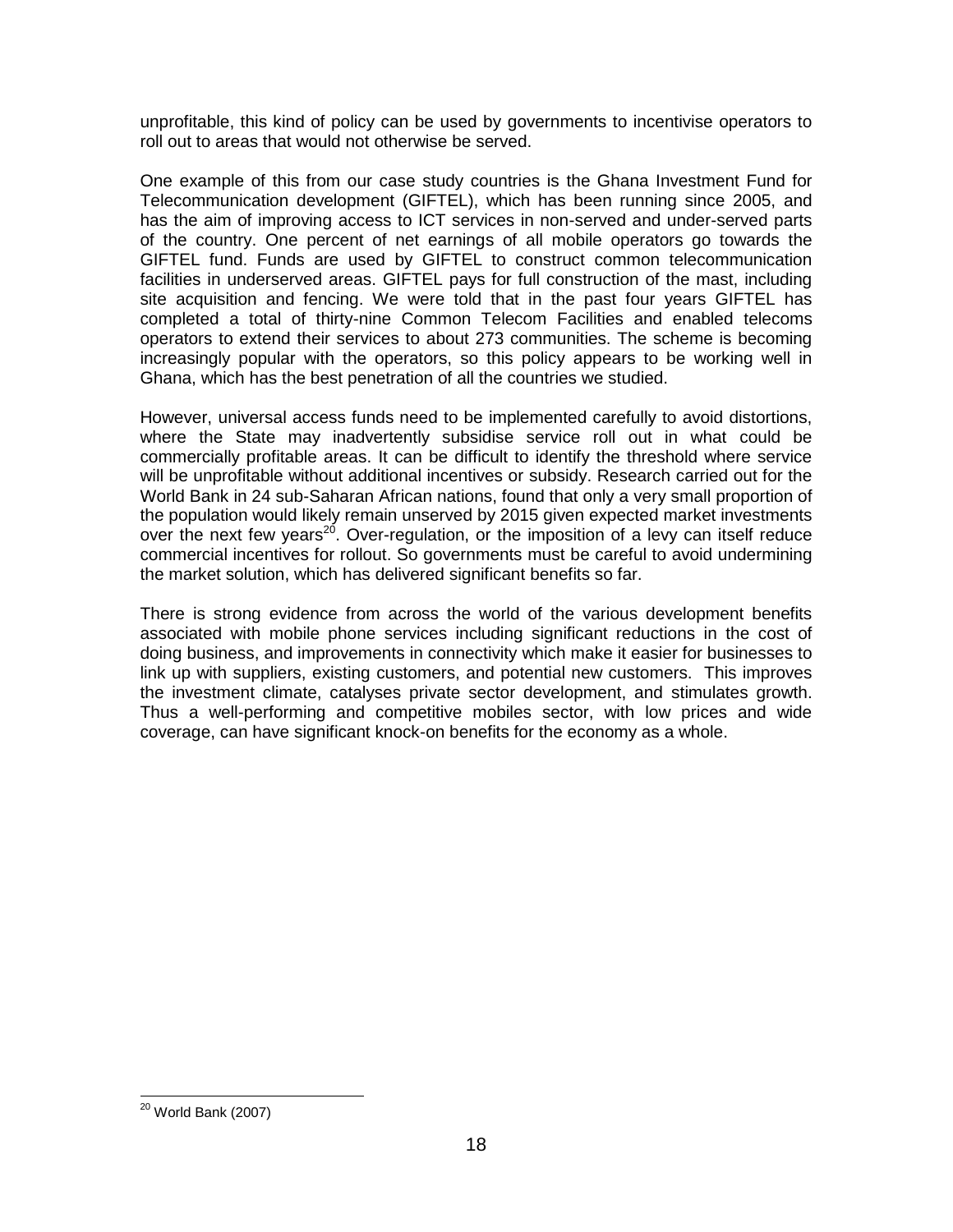# <span id="page-25-0"></span>**7. Conclusion**

In sum, our research suggests that:

 The MPC plays a valuable role in monitoring possible anti-competitive practices in the sectors reviewed, identifying and highlighting problems and influencing government decisions. However, its influence and impact could be greatly strengthened through reform;

 Regional competition frameworks such as the new COMESA competition law can help to tackle cross-border competition issues than go beyond the jurisdiction of national competition authorities;

 Competition has been relatively limited in the cement and beer sectors, as is often the case across the world, so ongoing monitoring by the MPC will be important;

• The mobile telephony market in Kenya is relatively well regulated, and is performing relatively well. The introduction of more competition through new entry could help reduce prices going forward.

 The sugar market urgently needs reform, but this is likely to be opposed by strong vested interests. The best way to overcome this may be to establish and facilitate coordination amongst other interest groups who stand to gain from reform. Competition authorities and consumer groups may be able to help achieve this, by establishing and coordinating such groups, publicising the issue and providing evidence of the benefits of reform.